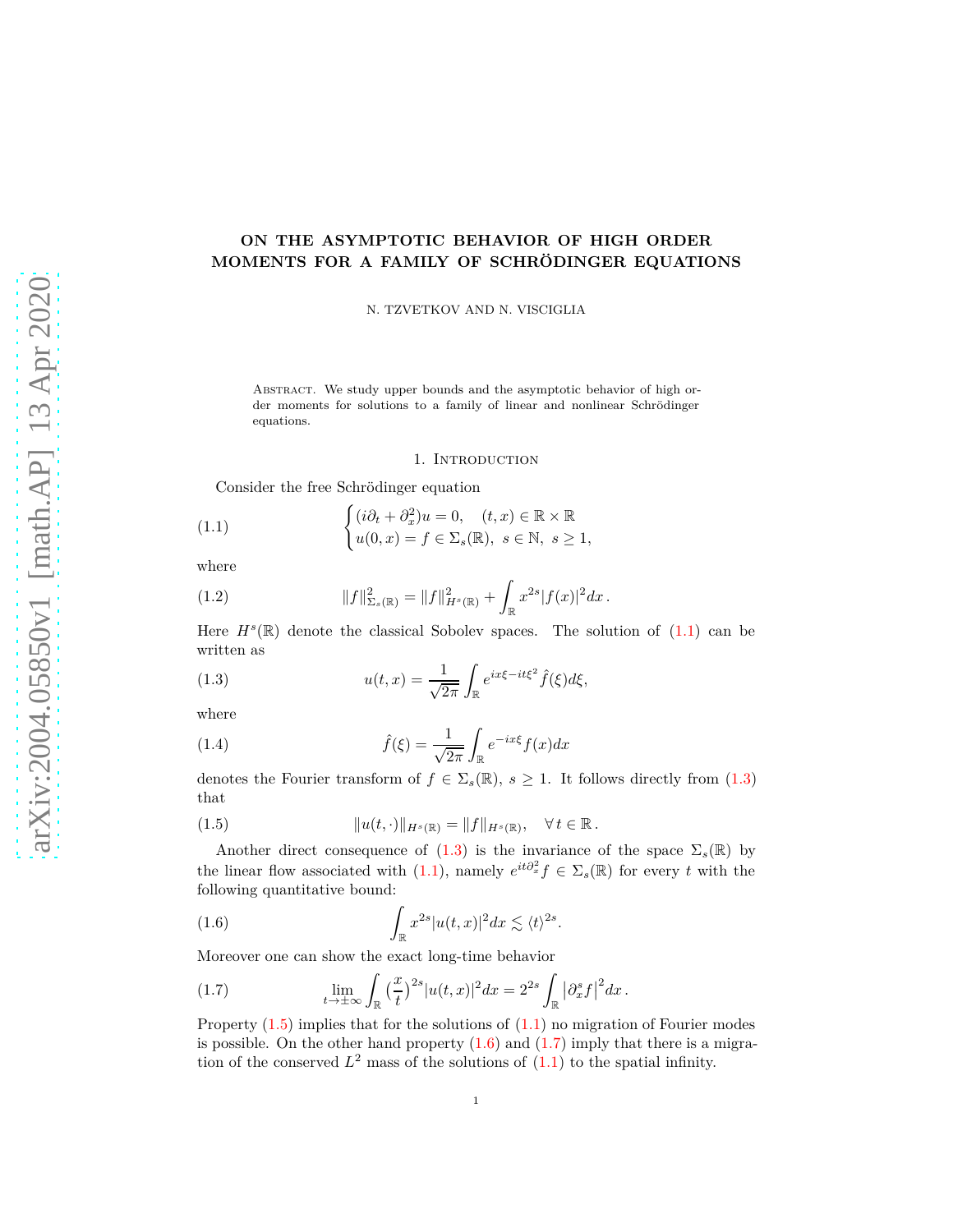Our goal in this work is to show that  $(1.6)$  and more importantly  $(1.7)$  persist for a large class of perturbations of  $(1.1)$ , both linear and nonlinear. We therefore consider the following family of defocusing NLS:

<span id="page-1-0"></span>
$$
(1.8)\quad \begin{cases} (i\partial_t + \partial_x^2 + V(x) + \lambda |u|^{2k})u = 0, & (t, x) \in \mathbb{R} \times \mathbb{R}, \lambda \le 0, k \in \mathbb{N}, k \ge 2, \\ u(0, x) = f \in \Sigma_s(\mathbb{R}), & s \in \mathbb{N}, s \ge 1. \end{cases}
$$

We suppose that  $V : \mathbb{R} \to \mathbb{R}$  is a potential such that:

(1.9) 
$$
|\partial_x^j V(x)| \lesssim (1+|x|)^{-1}, \quad \forall j=1,\cdots,s.
$$

Notice that we have imposed decay on the derivatives of *V* and not on the potential *V* itself. Indeed in the sequel we shall assume either  $V \in L^{\infty}(\mathbb{R})$  or  $V \in L^{\infty}(\mathbb{R})$ and  $\lim_{x\to\infty} V = 0$ . It will depend on the kind of results we are looking for, and in any case it will be specified along the statements. Since we shall work with the perturbed Sobolev spaces, we need to compute the operator  $\sqrt{-\partial_x^2 - V}$ , hence we shall assume

<span id="page-1-2"></span>(1.10) 
$$
-\partial_x^2 - V \ge 0
$$
 in the operator sense.

As mentioned above, our aim is the analysis of the invariance of the space  $\Sigma_s(\mathbb{R})$ along the flow associated with  $(1.8)$  with a quantitative estimate, as well as the asymptotic description of the moments

<span id="page-1-1"></span>
$$
\int_{\mathbb{R}} x^{2s} |u(t,x)|^2 dx \text{ as } t \to \pm \infty.
$$

Notice that for  $\lambda = 0$  the equation [\(1.8\)](#page-1-0) reduces to the purely linear Schrödinger equation with a linear perturbation *V*, while for  $\lambda < 0$  it is nonlinear, defocusing and not translation invariant, unless  $V \equiv 0$ . It is worth mentioning that, at the best of our knowledge, very few results are known about the growth of higher order moments, in the linear case either. We quote in this direction [\[6\]](#page-19-0), [\[9\]](#page-19-1), [\[16\]](#page-19-2), [\[19\]](#page-20-0), [\[25\]](#page-20-1) and the references therein. In the aforementioned papers the results are mainly devoted to the study of qualitative informations on the growth of high order moments, but we are not aware of any result where it is studied its asymptotic behavior for large times.

Our first result provides a general statement about upper bounds (and not yet on the asymptotic behavior) of the moments of order *s* for a large class of linear potential perturbations. At the best of our knowledge the result below is not stated elsewhere in the literature under its full generality.

<span id="page-1-3"></span>**Theorem 1.1.** Let  $s \geq 1$  be a fixed integer. Assume that V is real valued,  $V \in$  $L^{\infty}(\mathbb{R})$  *and satisfies* [\(1.9\)](#page-1-1), [\(1.10\)](#page-1-2)*. Then for every*  $f \in \Sigma_s(\mathbb{R})$ *, we get the following upper-bound:*

(1.11) 
$$
\|e^{it(\partial_x^2 + V)}f\|^2_{\Sigma_s(\mathbb{R})} \lesssim \langle t \rangle^{2s}.
$$

Concerning the translation invariant nonlinear case (namely  $(1.8)$  with  $V = 0$ ) and  $\lambda \neq 0$ ) we quote the paper [\[3\]](#page-19-3) where it is shown that the moments of order *s* grow as  $t^s$ , however the limit as time goes to  $\pm \infty$  is not explicitely studied (even if it should follow by a simple extra argument, see Remark [1.5\)](#page-4-0). However, the technique used in  $[3]$  seems to be specific for the case  $V = 0$ . More precisely, it is based on the commuting vector fields approach which is not available in the case  $V \neq 0$ . At this point we should mention [\[5\]](#page-19-4) where a suitable pseudo-differential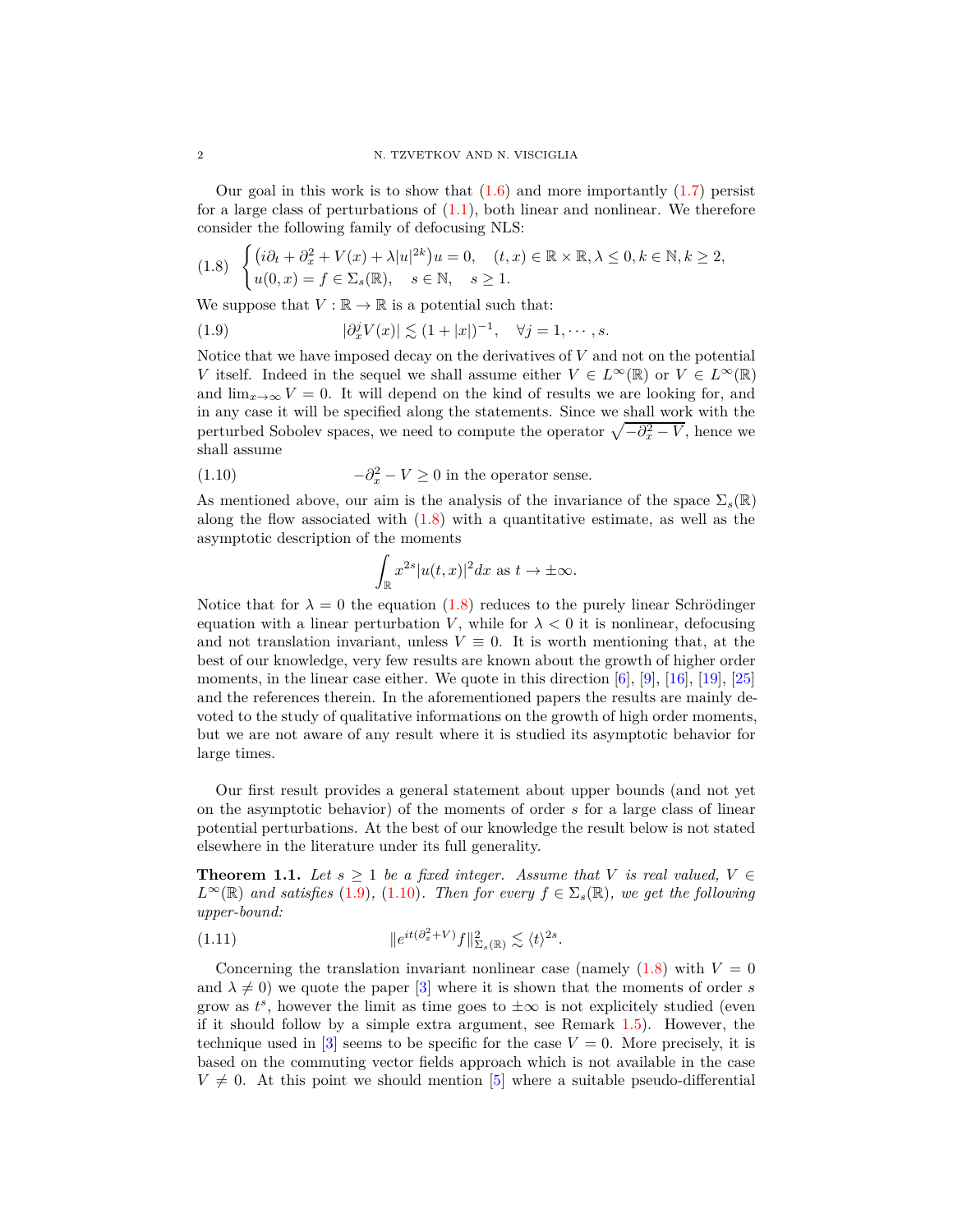version of vector fields is constructed under a potential perturbation and as a result it is obtained the time decay of the corresponding nonlinear solutions. However it is unclear how to use the technique developed in [\[5\]](#page-19-4) to study the behavior of high order moments in the nonlinear setting.

In order to state the nonlinear counterpart of Theorem [1.1](#page-1-3) (namely for solutions to [\(1.8\)](#page-1-0) with  $\lambda < 0$ ) first of all we recall that, due to the defocusing character of [\(1.8\)](#page-1-0) and due to the classical Sobolev embedding  $H^1(\mathbb{R}) \subset L^{\infty}(\mathbb{R})$ , there exists an unique global solution  $u(t, x) \in C(\mathbb{R}; H^1(\mathbb{R}))$  for every  $f \in H^1(\mathbb{R})$ . Therefore from now on we shall not comment anymore about the existence and uniqueness of solution to [\(1.8\)](#page-1-0) for initial data  $f \in \Sigma_s(\mathbb{R})$ ,  $s \geq 1$ . However even if  $f \in \Sigma_s(\mathbb{R})$ , it is not guaranteed for free that the solution  $u(t, x)$  belongs to  $\Sigma_s(\mathbb{R})$  for every time  $t \in \mathbb{R}$ . This is part of our work, along with quantitative information on the behavior of the high order moments for large time.

<span id="page-2-0"></span>Next, we introduce a further assumption that we shall use in the nonlinear setting:

(1.12) 
$$
\sup_{(t,x)\in\mathbb{R}^2} \langle t \rangle^{\frac{1}{2}} |u(t,x)| < \infty,
$$

where  $u(t, x) \in C(\mathbb{R}; H^1(\mathbb{R}))$  is the unique solution to [\(1.8\)](#page-1-0) with  $f \in H^1(\mathbb{R})$ .

<span id="page-2-2"></span>We point out that assumption  $(1.12)$  is satisfied for instance in the case  $\lambda < 0$ and for any repulsive potentials  $V(x)$ , namely:

$$
(1.13)\t\t 2V(x) + x\partial_x V(x) \ge 0.
$$

<span id="page-2-1"></span>In fact under this assumption, by the pseudoconformal energy estimate (see [\[12\]](#page-19-5) and  $[4]$ , one can show:

(1.14) 
$$
||xu(t,x) + 2it\partial_x u(t,x)||_{L^2(\mathbb{R})} \lesssim 1.
$$

On the other hand by the Gagliardo-Nirenberg inequality we get

$$
\sqrt{2|t|} \|e^{-i\frac{x^2}{4t}} u(t,x)\|_{L^{\infty}(\mathbb{R})}
$$
  
\n
$$
\lesssim \sqrt{2|t|} \|e^{-i\frac{x^2}{4t}} u(t,x)\|_{L^2(\mathbb{R})}^{\frac{1}{2}} \|\partial_x(e^{-i\frac{x^2}{4t}} u(t,x))\|_{L^2(\mathbb{R})}^{\frac{1}{2}}
$$
  
\n
$$
= \|u(t,x)\|_{L^2(\mathbb{R})}^{\frac{1}{2}} \|xu(t,x) + 2it\partial_x u(t,x)\|_{L^2(\mathbb{R})}^{\frac{1}{2}} \lesssim 1,
$$

where we used  $(1.14)$  and the  $L^2$  conservation at the last step. Hence  $(1.12)$  follows under the assumption [\(1.13\)](#page-2-2).

We also recall that  $(1.12)$  has been established in the paper  $[5]$  for a large class of potentials under a smallness assumption on the initial datum and with a generic spectral condition on the potential *V* .

Next we give our statement about the invariance of the space  $\Sigma_s(\mathbb{R})$  along with an upper bound in the defocusing nonlinear case (namely  $(1.8)$  with  $\lambda < 0$ ).

<span id="page-2-3"></span>**Theorem 1.2.** Let  $s \geq 1$ ,  $k \geq 2$  be two fixed integers, and let  $\lambda < 0$ . Assume that *the potential V is real valued,*  $V \in L^{\infty}(\mathbb{R})$  *and satisfies* [\(1.9\)](#page-1-1)*,* (1.10*). Let*  $u(t, x)$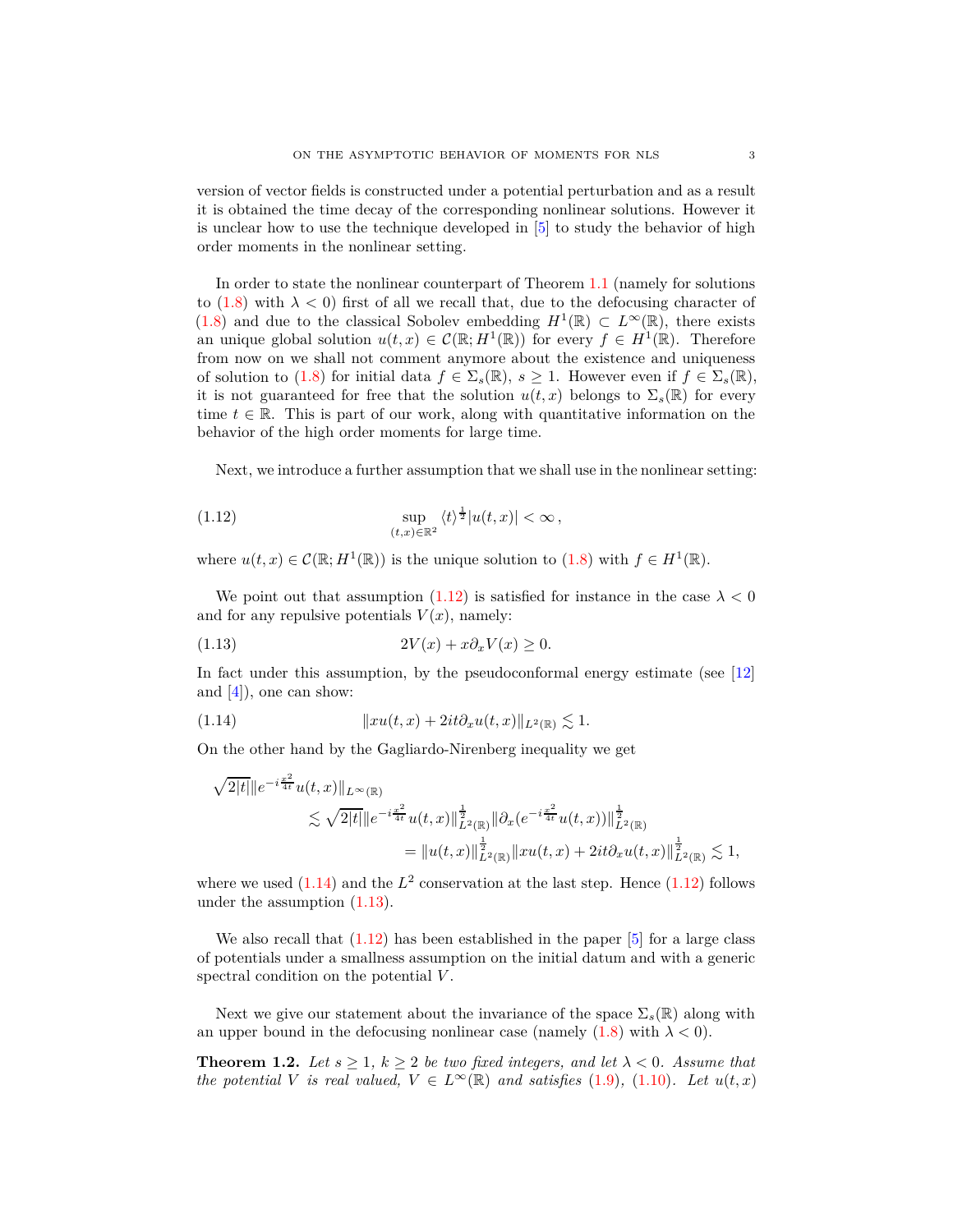*satisfies* [\(1.12\)](#page-2-0)*, where*  $u(t, x) \in (\mathbb{R}; H^1(\mathbb{R}))$  *is the unique global solution to* [\(1.8\)](#page-1-0)  $(\lambda, k \text{ as above}), \text{ with } f \in \Sigma_s(\mathbb{R})$ . Then we get the following upper bound: 2*s*

(1.15) k*u*(*t, x*)k 2 <sup>Σ</sup>*s*(R) . h*t*i *.*

Notice that in Theorem [1.2,](#page-2-3) compared with Theorem [1.1,](#page-1-3) we assume the extra condition [\(1.12\)](#page-2-0) which is not needed in the linear case. Nevertheless the conclusion about the moments that we get are the same.

Concerning Theorems [1.1](#page-1-3) and [1.2](#page-2-3) we shall provide one unified proof. Indeed it will be clear along the proof that one can drop the assumption  $(1.12)$  in the linear case  $\lambda = 0$ . In fact this assumption is needed to deal with the nonlinear term, but it is not needed to deal with the linear part.

Next we focus on the issue of the precise description of the moments of order *s* for large times. In order to do that we need another assumption on the potential *V*. More specifically we assume the asymptotic completeness of the wave operator in the  $L^2$  setting:

<span id="page-3-0"></span>
$$
(1.16) \qquad \forall g \in L^{2}(\mathbb{R}) \quad \exists g_{\pm} \in L^{2}(\mathbb{R}) \text{ s.t. } \|e^{it(\partial_{x}^{2}+V)}g - e^{it\partial_{x}^{2}}g_{\pm}\|_{L^{2}(\mathbb{R})} \stackrel{t \to \pm \infty}{\to} 0.
$$

We recall that  $(1.16)$  has been established for a large class of potentials which satisfy a suitable long-range decay condition, namely *V* has to decay of the order  $\langle x \rangle^{-1-\epsilon_0}$ with  $\epsilon_0 > 0$  (see [\[1\]](#page-19-7), [\[10\]](#page-19-8), [\[17\]](#page-20-2)).

<span id="page-3-4"></span>Along the paper the following asymptotic description for free waves will play an important role (see  $[8]$  and  $[17]$ ):

(1.17) 
$$
\|e^{it\partial_x^2}h - \frac{e^{i\frac{x^2}{4t}}}{\sqrt{2it}}\hat{h}(\frac{x}{2t})\|_{L^2(\mathbb{R})} \stackrel{t \to \infty}{\longrightarrow} 0, \quad \forall h \in L^2(\mathbb{R}),
$$

where  $\hat{h}(\xi)$  is the (unique) extension of [\(1.4\)](#page-0-5) to functions in  $L^2(\mathbb{R})$ . Next we state our result about the long time description of moments of order *s*. Since in the linear case we can provide a better result compared with the nonlinear one, we provide two separate statements.

<span id="page-3-2"></span>**Theorem 1.3.** *Let*  $V \in L^{\infty}(\mathbb{R})$  *be real valued,*  $\lim_{x \to \infty} V(x) = 0$ *. Assume moreover* [\(1.9\)](#page-1-1)*,* [\(1.10\)](#page-1-2) *and* [\(1.16\)](#page-3-0)*. Let <sup>f</sup>* <sup>∈</sup> <sup>Σ</sup>*s*(R) *with <sup>s</sup>* <sup>≥</sup> <sup>1</sup> *an integer, then*

<span id="page-3-1"></span>(1.18) 
$$
\lim_{t \to \pm \infty} \int_{\mathbb{R}} \left(\frac{x}{t}\right)^{2s} |e^{it(\partial_x^2 + V)} f|^2 dx = 2^{2s} \| (\sqrt{-\partial_x^2 - V})^s f \|_{L^2}^2.
$$

Notice that  $(1.18)$  is the perturbative counterpart of  $(1.7)$  under a linear potential pertubation.

Finally we switch to the nonlinear case (namely  $(1.8)$  with  $\lambda < 0$ ) where, exactly as in Theorem [1.2,](#page-2-3) we assume the extra assumption  $(1.12)$ . Moreover despite to Theorem [1.3](#page-3-2) we get a slightly weaker conclusion, indeed on the r.h.s. in [\(1.20\)](#page-4-1) we have the classical Sobolev norm of the scattering states  $f_{\pm}$ , while in the r.h.s. in [\(1.18\)](#page-3-1) it is involved the pertubed Sobolev norm of the initial datum *f* himself.

<span id="page-3-3"></span>**Theorem 1.4.** *Assume that*  $V \in L^{\infty}(\mathbb{R})$  *is real valued and satisfies* [\(1.9\)](#page-1-1)*,* (1.10*),* [\(1.16\)](#page-3-0)*.* Let  $\lambda < 0$  and  $k \geq 2$  be an integer. Let  $f \in \Sigma_s(\mathbb{R})$  with  $s \geq 1$  an integer,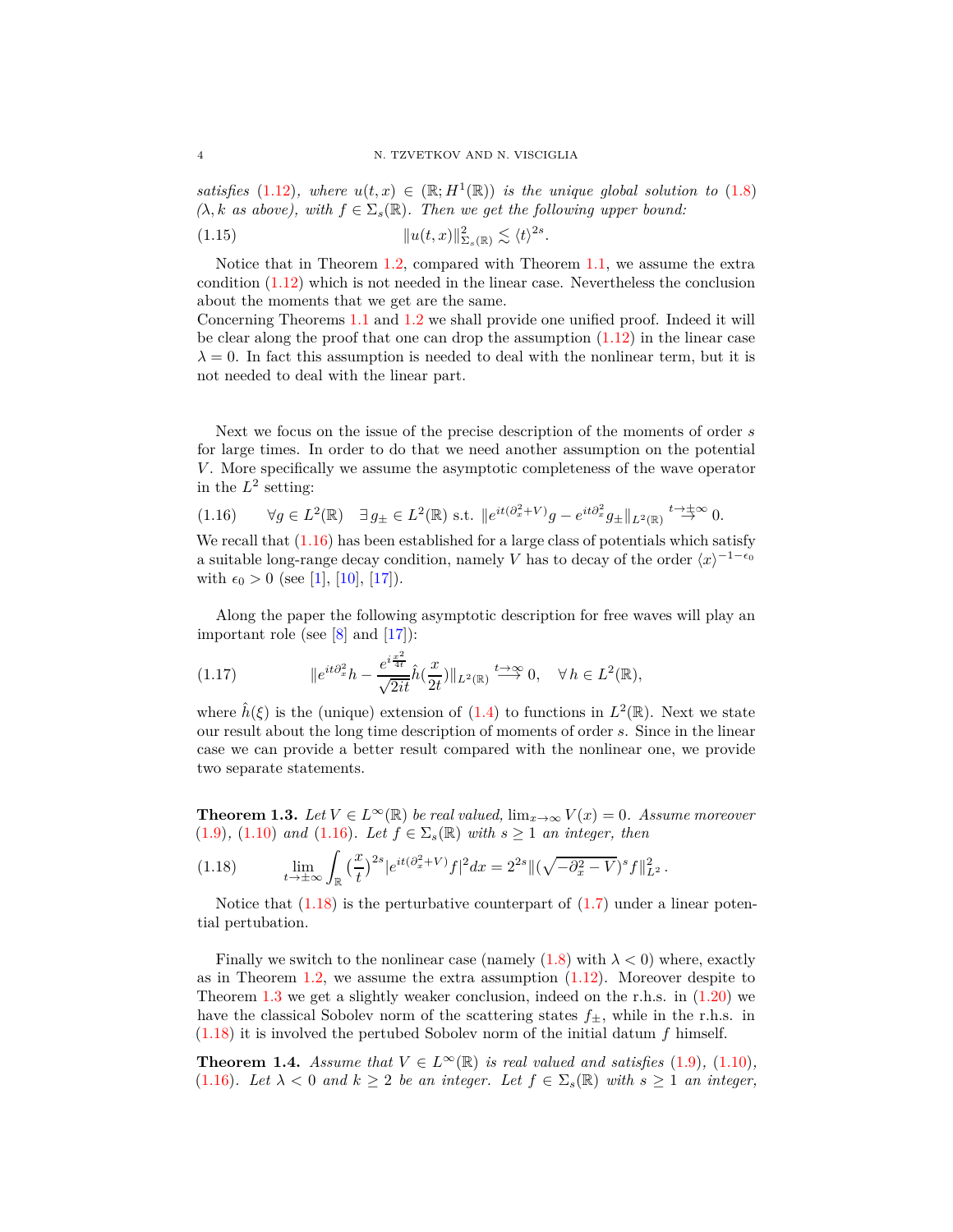*and assume that the unique global solution*  $u(t,x) \in (\mathbb{R}; H^1(\mathbb{R}))$  *to* [\(1.8\)](#page-1-0) *satisfies* [\(1.12\)](#page-2-0)*.* Then  $u(t, x) \in C(\mathbb{R}; H^s(\mathbb{R}))$  and there exist  $f_{\pm} \in H^s(\mathbb{R})$  such that

(1.19) 
$$
\lim_{t \to \pm \infty} \|u(t,x) - e^{it\partial_x^2} f_{\pm}\|_{H^s(\mathbb{R})} = 0.
$$

<span id="page-4-1"></span>*Moreover*

(1.20) 
$$
\lim_{t \to \pm \infty} \int_{\mathbb{R}} \left(\frac{x}{t}\right)^{2s} |u(t,x)|^2 dx = 2^{2s} \int_{\mathbb{R}} \left|\partial_x^s f_{\pm}\right|^2 dx.
$$

Several remarks in order are listed below.

<span id="page-4-0"></span>*Remark* 1.5. In the case  $V = 0$ , Theorem [1.4](#page-3-3) can be obtained by using the vector field  $J = x + 2it\partial_x$ , whose main property is  $[J, i\partial_t + \partial_x^2] = 0$ . Indeed one can get the following bound for solutions to [\(1.8\)](#page-1-0) with  $V \equiv 0, \lambda \leq 0$ :

<span id="page-4-2"></span>
$$
\sup_t \|J^s u(t,x)\|_{L^2(\mathbb{R})} < \infty
$$

(see [\[3\]](#page-19-3)). In turn this estimate along with [\(1.19\)](#page-4-2) and the following identity (that follows by developing in power of  $t$  the operator  $J^s$ 

$$
\frac{J^s u(t,x)}{t^s} = \frac{x^s}{t^s} u(t,x) + (2i)^s \partial_x^s u(t,x) + o(1) \text{ as } t \to \infty
$$

implies [\(1.20\)](#page-4-1) for the translation invariant defocusing NLS.

However the argument that we propose in this paper in order to prove [\(1.20\)](#page-4-1) is more flexible, it is not based on the commuting vector fields technique, and in particular it works in the more general no translation invariant setting.

*Remark* 1.6*.* As we shall see, the proof of [\(1.19\)](#page-4-2) is straightforward under the assumption  $(1.12)$ . There is a huge literature devoted to the proof of  $(1.19)$  without assuming a priori the strong time decay  $(1.12)$  on the solution neither the space decay assumption  $|x|^s f \in L^2(\mathbb{R})$  on the initial datum. In this direction we recall [\[14\]](#page-19-10) in the case  $V = 0$  and  $k > 2$ . Different proofs can be found in [\[15\]](#page-19-11), [\[20\]](#page-20-3) [\[24\]](#page-20-4) via interaction Morawetz estimates. The critical case  $k = 2$  and  $V = 0$  has been studied in [\[8\]](#page-19-9). Concerning the case of defocusing NLS with a potential  $V \neq 0$  and  $k > 2$ , the scattering in Sobolev spaces has been established in several papers, in between we quote  $[2]$ ,  $[11]$ ,  $[13]$  and the references therein.

*Remark* 1.7*.* It is worth mentioning that the proof of [\(1.20\)](#page-4-1) follows, at least formally, by  $(1.7)$  and  $(1.19)$ . However the argument needed to get  $(1.20)$  is more subtle since  $L^2$  weighted integrals are involved on the l.h.s., despite to the convergence established in  $(1.19)$  which occurs in Sobolev space  $H<sup>s</sup>(\mathbb{R})$  only. In fact at the best of our knowledge it is not clear whether or not the scattering states  $f_{\pm}$  that appear in [\(1.19\)](#page-4-2) belong to  $\Sigma_s(\mathbb{R})$ , and as a result we do not know if  $u(t, x) - e^{it\partial_x^2} f_{\pm} \in \Sigma_s(\mathbb{R})$ .

*Remark* 1.8*.* Notice that as a consequence of Theorem [1.4](#page-3-3) one can reconstruct the  $H<sup>s</sup>(\mathbb{R})$  norm of the scattering state by using  $L<sup>2</sup>$  weighted norms in physical space. This is reminiscent of the identities proved in [\[21\]](#page-20-5), [\[23\]](#page-20-6) where the  $H^{\frac{1}{2}}(\mathbb{R})$  norm of the scattering state is obtained as a limit of space time integrals on cylinders bounded in physical space and infinite in the time variable. See also [\[22\]](#page-20-7) for a generalization to the nonlinear wave equation.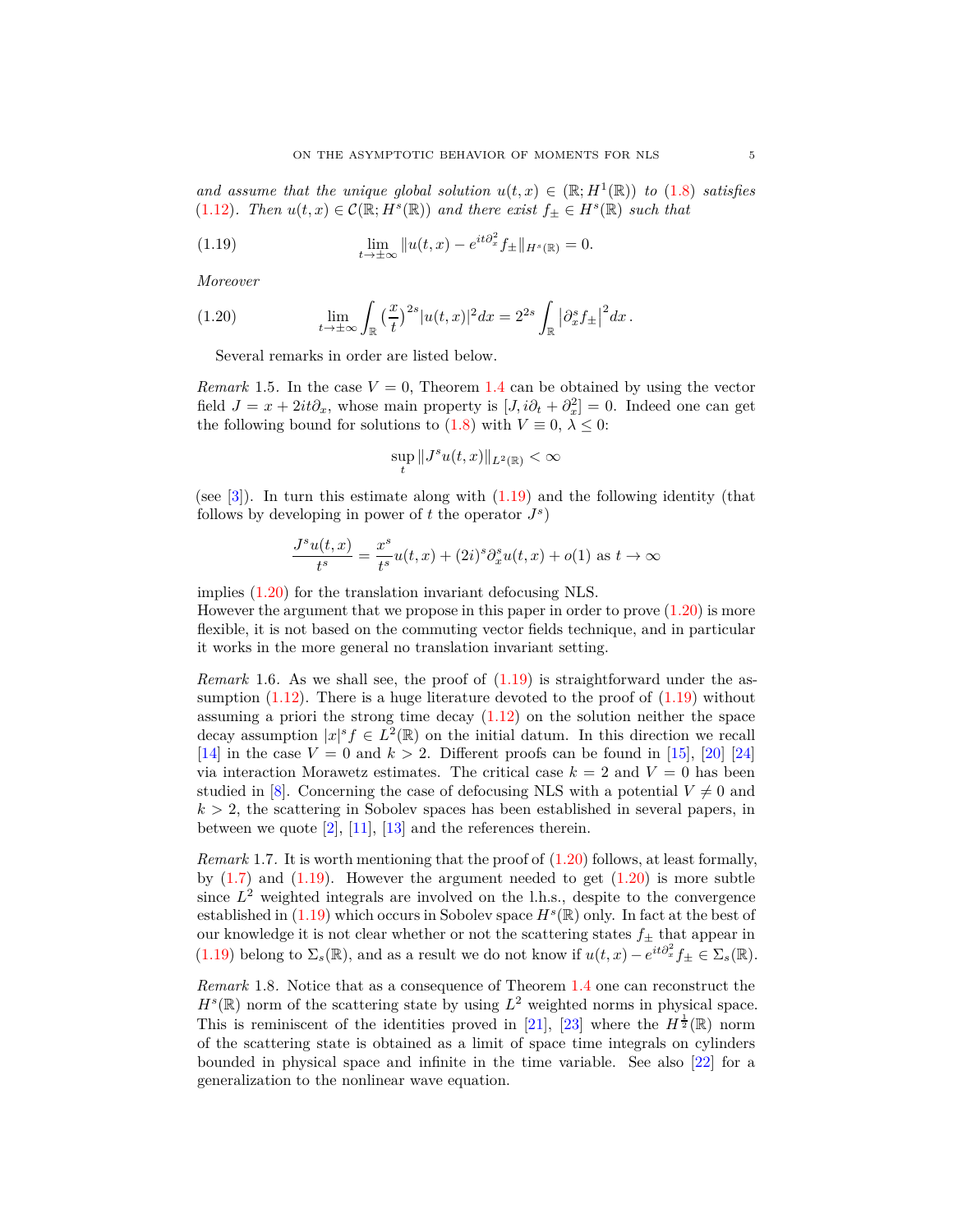#### 2. Equivalence of Sobolev norms and applications

Along this section we collect some results useful in the sequel. The first result concerns the equivalence between classical and perturbed *L* <sup>2</sup> based Sobolev spaces. Recall that we assume  $-\partial_x^2 - V \geq 0$ . In such a way the operator  $\sqrt{-\partial_x^2 - V}$  is meaningful. In particular we can give the following definitions of perturbed Sobolev spaces (resp. homogeneous and inhomogeneous):

<span id="page-5-5"></span>
$$
||f||_{\dot{H}_V^s(\mathbb{R})}^2 = ||(\sqrt{-\partial_x^2 - V})^s f||_{L^2(\mathbb{R})}^2,
$$
  

$$
||f||_{H_V^s(\mathbb{R})}^2 = ||(\sqrt{-\partial_x^2 - V})^s f||_{L^2(\mathbb{R})}^2 + ||f||_{L^2(\mathbb{R})}^2.
$$

<span id="page-5-4"></span>**Proposition 2.1.** *Let s >* 0 *be an integer and V be a real valued potential that satisfies* [\(1.10\)](#page-1-2) *and moreover*  $\partial_x^j V \in L^\infty(\mathbb{R})$  *for*  $j = 0, \dots, s$ *. Then there exist*  $c, C > 0$  *such that:* 

(2.1) 
$$
c||f||_{H_V^s(\mathbb{R})} \le ||f||_{H^s(\mathbb{R})} \le C||f||_{H_V^s(\mathbb{R})}.
$$

*Proof.* We shall prove that

<span id="page-5-2"></span>
$$
(2.2) \quad \|\partial_x^s f\|_{L^2(\mathbb{R})}^2 + \|f\|_{L^2(\mathbb{R})}^2
$$
  

$$
\leq 2\left( (\sqrt{-\partial_x^2 - V})^s f, (\sqrt{-\partial_x^2 - V})^s f \right)_{L^2(\mathbb{R})} + M \|f\|_{L^2(\mathbb{R})}^2
$$

and

<span id="page-5-0"></span>
$$
(2.3) \quad \left( (\sqrt{-\partial_x^2 - V})^s f, (\sqrt{-\partial_x^2 - V})^s f \right)_{L^2(\mathbb{R})} + \|f\|_{L^2(\mathbb{R})}^2 \n\leq M \|\partial_x^s f\|_{L^2(\mathbb{R})}^2 + M \|f\|_{L^2(\mathbb{R})}^2
$$

for a suitable  $M > 0$  large enough.

First we notice that for every  $j, l \in \{0, \ldots, s\}$  such that  $j + l < 2s$  and for every *W* ∈  $L^{\infty}(\mathbb{R})$  the following holds: for every *K* > 0 there exists  $\epsilon(K)$  such that  $\epsilon(K) \stackrel{K \to \infty}{\to} 0$  and moreover

<span id="page-5-1"></span>(2.4) 
$$
\left| \int_{\mathbb{R}} W \partial_x^j f(x) \partial_x^l \bar{f}(x) dx \right| \lesssim K \|f\|_{L^2(\mathbb{R})}^2 + \epsilon(K) \|\partial_x^s f\|_{L^2(\mathbb{R})}^2
$$

In fact by the Cauchy-Schwartz inequality and interpolation there exist  $\theta_1, \theta_2 \in$ [0*,* 1] such that

*.*

$$
\begin{aligned}\n|\int_{\mathbb{R}} W \partial_x^j f(x) \partial_x^l \bar{f}(x) dx| &\lesssim \|\partial_x^j f\|_{L^2(\mathbb{R})} \|\partial_x^l f\|_{L^2(\mathbb{R})} \\
&\lesssim \|f\|_{L^2(\mathbb{R})}^{\theta_1} \|\partial_x^s f\|_{L^2(\mathbb{R})}^{1-\theta_1} \|f\|_{L^2(\mathbb{R})}^{\theta_2} \|\partial_x^s f\|_{L^2(\mathbb{R})}^{1-\theta_2}\n\end{aligned}
$$

then we conclude by the Young inequality and by noticing that, since  $j + l < 2s$ then necessarily  $\min{\lbrace \theta_1, \theta_2 \rbrace} < 1$ .

Next, we sketch the proof of  $(2.3)$ . By developing the operator  $(\sqrt{-\partial_x^2 - V})^s$ and by integration by parts we get

<span id="page-5-3"></span>
$$
(2.5) \quad ((\sqrt{-\partial_x^2 - V})^s f, (\sqrt{-\partial_x^2 - V})^s f)_{L^2(\mathbb{R})} = \int_{\mathbb{R}} (-\partial_x^2 - V)^s f \bar{f} dx
$$

$$
= \int_{\mathbb{R}} |\partial_x^s f|^2 dx + \sum_{\substack{l,j \in \mathbb{Q}, \dots, s \\ j+l < 2s}} \int_{\mathbb{R}} W_{j,l} \partial_x^j f \partial_x^l \bar{f} dx
$$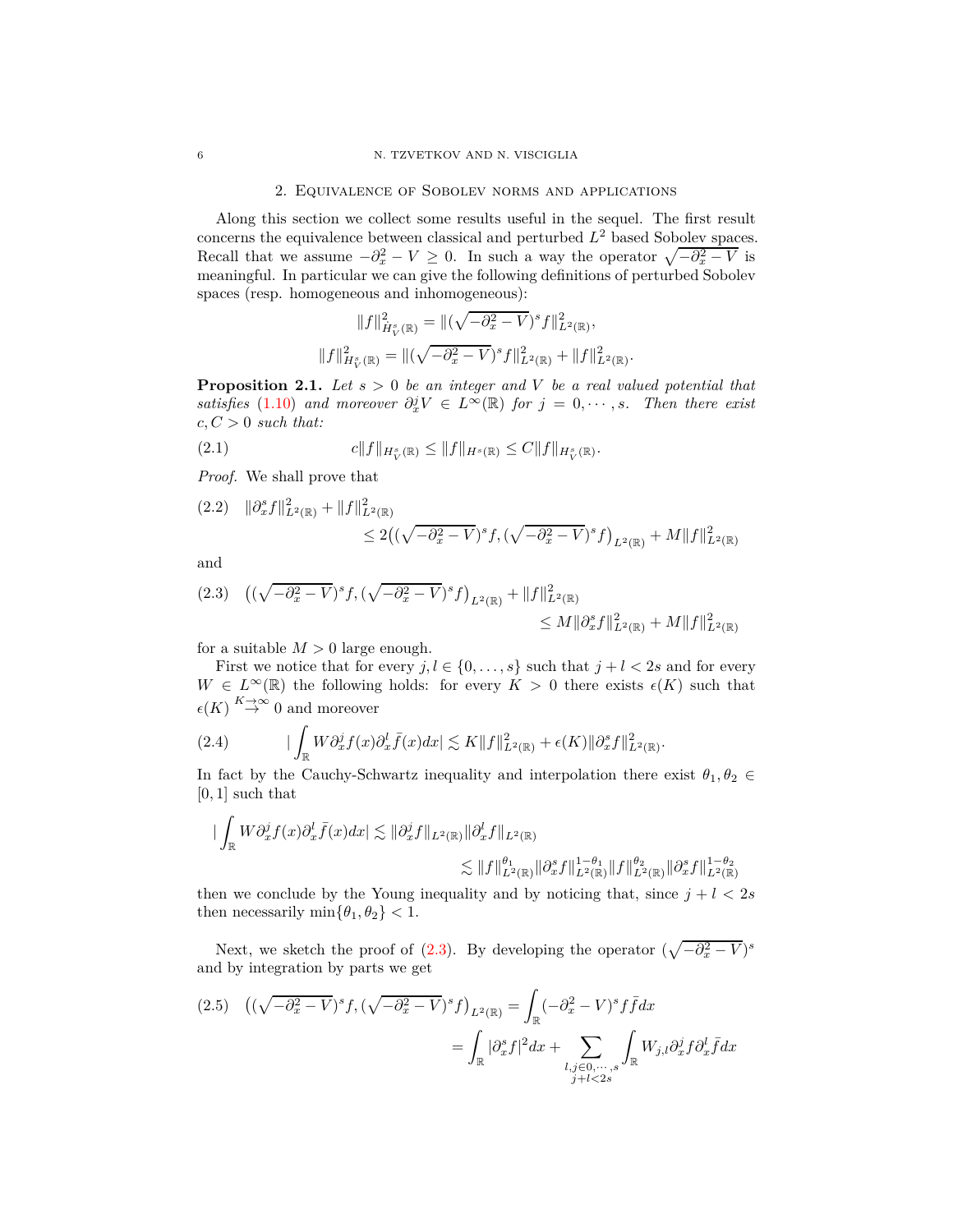where  $W_{i,l}$  are linear combination of product of derivatives of *V* of order at most *s*. In particular by assumption we have  $W_{j,l} \in L^{\infty}$ . It is easy now to get [\(2.3\)](#page-5-0) by recalling [\(2.4\)](#page-5-1).

Concerning the proof of  $(2.2)$  we notice that again by  $(2.5)$  and  $(2.4)$  we get the existence of  $C > 0$  such that

$$
\left( (\sqrt{-\partial_x^2 - V})^s f, (\sqrt{-\partial_x^2 - V})^s f \right)_{L^2(\mathbb{R})}
$$
  

$$
\geq \int_{\mathbb{R}} |\partial_x^s f|^2 dx - \frac{1}{2} ||\partial_x^s f||_{L^2(\mathbb{R})}^2 - C ||f||_{L^2(\mathbb{R})}^2
$$
  
and we easily conclude.

As an application of Proposition [2.1](#page-5-4) we up-grade the *L* <sup>2</sup> asymptotic completeness assumption to *H<sup>s</sup>* for any *s*.

<span id="page-6-1"></span>**Proposition 2.2.** Let  $s \geq 0$  be an integer and V be a potential that satisfies *the same assumptions as in Proposition [2.1](#page-5-4) and the condition* [\(1.16\)](#page-3-0)*. Then the following is true:*

<span id="page-6-0"></span>
$$
(2.6) \qquad \forall g \in H^s(\mathbb{R}) \quad \exists g_{\pm} \in H^s(\mathbb{R}) \ s.t. \ \lVert e^{it(\partial_x^2 + V)}g - e^{it\partial_x^2}g_{\pm} \rVert_{H^s(\mathbb{R})} \stackrel{t \to \pm \infty}{\longrightarrow} 0.
$$

*Proof.* Notice that if  $s = 0$  then  $(2.6)$  it is equivalent to  $(1.16)$ . In the case  $s >$ 0 notice that  $\sup_t \|e^{-it\partial_x^2} \circ e^{it(\partial_x^2 + V)}g\|_{H^s(\mathbb{R})} < \infty$  due to [\(2.1\)](#page-5-5) and to the fact that  $e^{it(\partial_x^2 + V)}$  and  $e^{-it\partial_x^2}$  are isometries respectively in  $H_V^s(\mathbb{R})$  and  $H^s(\mathbb{R})$ . Then it is easy to deduce by  $(1.16)$  that the functions  $g_{\pm}$ , that in principle belong to  $L^2(\mathbb{R})$ , indeed belong to  $H^s(\mathbb{R})$ . Next notice that if moreover we assume  $g \in$  $H^{s+1}(\mathbb{R})$  then, following the argument as above, there exist  $g_{\pm} \in H^{s+1}(\mathbb{R})$  such that  $\|e^{it(\partial_x^2 + V)}g - e^{it\partial_x^2}g_{\pm}\|_{L^2(\mathbb{R})} \stackrel{t \to \pm \infty}{\longrightarrow} 0$ . By combining this fact with the uniform boundedness of  $e^{it(\partial_x^2 + V)}g$  and  $e^{it\partial_x^2}g_{\pm}$  in  $H^{s+1}(\mathbb{R})$  we conclude by interpolation that  $\|e^{it(\partial_x^2 + V)}g - e^{it\partial_x^2}g_{\pm}\|_{H^s(\mathbb{R})} \stackrel{t \to \pm \infty}{\longrightarrow} 0$ . Summarizing we have proved the following fact:

$$
(2.7) \quad \forall g \in H^{s+1}(\mathbb{R}) \quad \exists g_{\pm} \in H^{s+1}(\mathbb{R}) \text{ s.t. } \|e^{it(\partial_x^2 + V)}g - e^{it\partial_x^2}g_{\pm}\|_{H^s(\mathbb{R})} \stackrel{t \to \pm \infty}{\longrightarrow} 0.
$$

In particular we have proved that the one parameter family of operators

$$
e^{-it\partial_x^2} \circ e^{it(\partial_x^2 + V)} \in \mathcal{L}(H^s(\mathbb{R}), H^s(\mathbb{R}))
$$

is uniformly bounded and converges pointwisely on a dense subspace of  $H^s(\mathbb{R})$ (namely  $H^{s+1}(\mathbb{R})$ ) as  $t \to \pm \infty$ . By a straightforward density argument we deduce that the same property is true on  $H^s(\mathbb{R})$  and we conclude. that the same property is true on  $H^s(\mathbb{R})$  and we conclude.

By the proof of Proposition [2.1](#page-5-4) one can get the following result which will be the key point to get  $(1.18)$ .

**Proposition 2.3.** Let  $s \geq 0$  be an integer and V a real valued potential that *satisfies*  $\partial_x^j V \in L^\infty(\mathbb{R})$  and  $\lim_{x\to\infty} \partial_x^j V = 0$  for  $j = 0, \dots, s$ . Assume moreover [\(1.16\)](#page-3-0) and for every  $g \in H^s(\mathbb{R})$  let  $g_{\pm} \in L^2(\mathbb{R})$  be given by (1.16). Then necessarily  $g_{\pm} \in H^s(\mathbb{R})$  *and moreover* 

<span id="page-6-2"></span>(2.8) 
$$
\int_{\mathbb{R}} |\partial_x^s g_{\pm}|^2 dx = \|(\sqrt{-\partial_x^2 - V})^s g\|_{L^2(\mathbb{R})}^2.
$$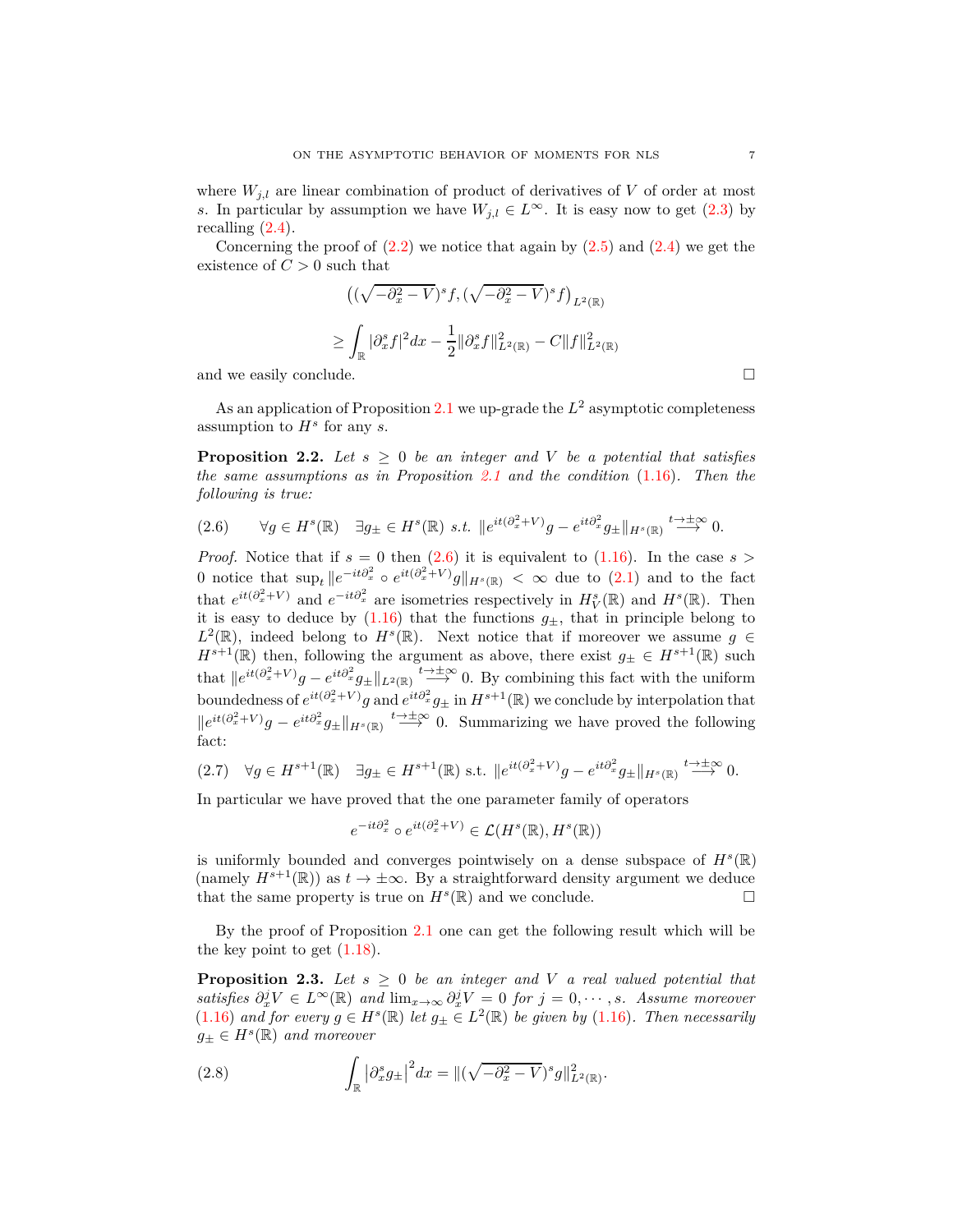<span id="page-7-0"></span>*Proof.* We claim that

(2.9) 
$$
\|e^{it(\partial_x^2 + V)}g\|_{\dot{H}_V^s(\mathbb{R})}^2 = \|e^{it(\partial_x^2 + V)}g\|_{\dot{H}^s(\mathbb{R})}^2 + o(1), \text{ as } t \to \pm \infty.
$$

On the other hand by using Proposition [2.2](#page-6-1) we get

(2.10) 
$$
\|e^{it(\partial_x^2 + V)}g - e^{it\partial_x^2}g_{\pm}\|_{\dot{H}^s(\mathbb{R})} \stackrel{t \pm \infty}{\rightarrow} 0
$$

and we also have

$$
(2.11) \t\t\t ||e^{it\partial_x^2}g_{\pm}||_{\dot{H}^s(\mathbb{R})} = \|g_{\pm}||_{\dot{H}^s(\mathbb{R})}, \t\t ||g||_{\dot{H}^s_V(\mathbb{R})} = \|e^{it(\partial_x^2 + V)}g\|_{\dot{H}^s_V(\mathbb{R})}
$$

by the fact that  $e^{it(\partial_x^2 + V)}$  is an isometry on  $\dot{H}_V^s(\mathbb{R})$ . It is now easy to conclude [\(2.8\)](#page-6-2). Next we prove  $(2.9)$ . In order to do that first notice that

(2.12) 
$$
\forall \epsilon > 0 \quad \exists \delta > 0 \text{ s.t. } \limsup_{t \to \pm \infty} ||\partial_x^j v(t)||_{L^2(|x| < \delta t)} < \epsilon, \quad \forall j = 0, ..., s
$$

where  $v(t, x) = e^{it(\partial_x^2 + V)}g$ . Indeed, by combining [\(2.6\)](#page-6-0) with [\(1.17\)](#page-3-4) and the change of variable formula, then we get

$$
\int_{|x| < \delta t} |\partial_x^j v(t, x)|^2 dx = \int_{|x| < \delta t} |\partial_x^j u_{\pm}(t, x)|^2 dx + o(1)
$$

$$
= \int_{|x| < \delta/2} |\mathcal{F}(\partial_x^j g_{\pm})|^2 dx + o(1), \text{ as } t \to \pm \infty
$$

where  $u_{\pm}(t, x) = e^{it\partial_x^2} g_{\pm}$ . We conclude since we have

<span id="page-7-2"></span><span id="page-7-1"></span>
$$
\lim_{\delta \to 0} \int_{|x| < \delta/2} |\mathcal{F}(\partial_x^j g_\pm)|^2 dx = 0.
$$

Next, notice that by  $(2.5)$ , in order to conclude  $(2.9)$ , it is sufficient to show

$$
(2.13)\qquad \int_{\mathbb{R}} W_{j,l} \partial_x^j v(t,x) \partial_x^l \bar{v}(t,x) dx \stackrel{t \to \infty}{\to} 0, \quad \forall j, l \in \{0, \dots, s\}, \quad j+l < 2s
$$

where  $\lim_{|x|\to\infty} W_{j,l} = 0$ , since  $W_{j,l}$  is a linear combination of product of functions that decay by assumption. Notice that by the equivalence of Sobolev spaces (see Proposition [2.1\)](#page-5-4) and by using the fact that  $e^{it(\partial_x^2 + V)}$  are isometries on  $H_V^s(\mathbb{R})$ , we have

<span id="page-7-3"></span>(2.14) 
$$
\sup_{t} ||v(t, \cdot)||_{H^{s}(\mathbb{R})} < \infty.
$$

Moreover we have (if  $\delta$  is given by [\(2.12\)](#page-7-1) for a fixed  $\epsilon > 0$ )

$$
\begin{split}\n&\|\int_{\mathbb{R}} W_{j,l} \partial_x^j v(t,x) \partial_x^l \bar{v}(t,x) dx| \\
&\leq \int_{|x| < \delta t} |W_{j,l} \partial_x^j v(t,x) \partial_x^l \bar{v}(t,x)| dx + \int_{|x| > \delta t} |W_{j,l} \partial_x^j v(t,x) \partial_x^l \bar{v}(t,x)| dx \\
&\leq \|W_{j,l}\|_{L^\infty(\mathbb{R})} \sqrt{\left(\int_{|x| < \delta t} |\partial_x^j v(t,x)|^2 dx\right)} \|v(t,x)\|_{H^s(\mathbb{R})} \\
&\quad + \|W_{j,l}\|_{L^\infty(|x| > \delta t)} \|v(t,x)\|_{H^s(\mathbb{R})}^2.\n\end{split}
$$

We conclude [\(2.13\)](#page-7-2) by combining [\(2.14\)](#page-7-3), [\(2.12\)](#page-7-1) and  $\lim_{|x|\to\infty} W_{j,l} = 0$ .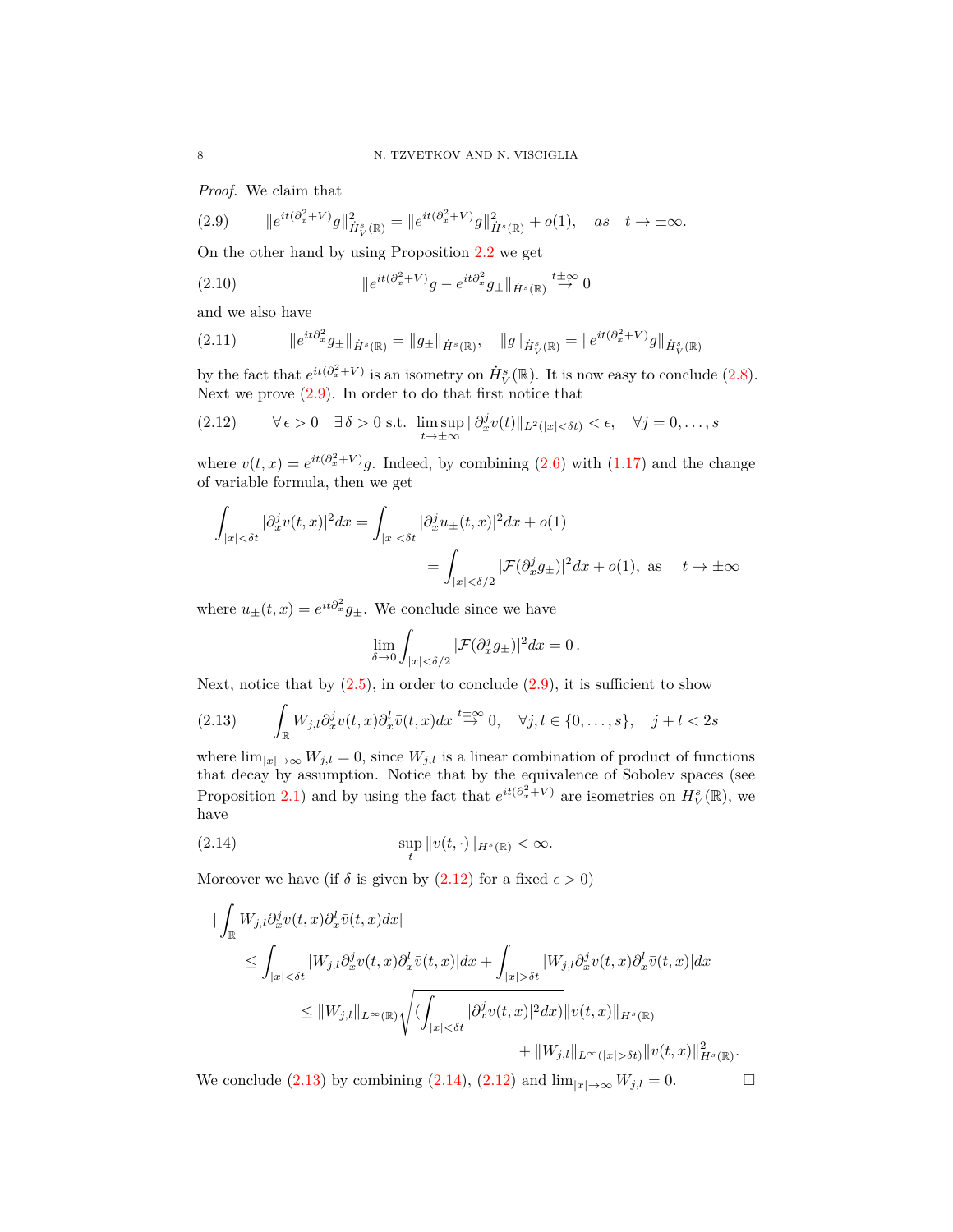#### 3. Proof of Theorems [1.1](#page-1-3) and [1.2](#page-2-3)

<span id="page-8-3"></span>*.*

The main of this section is to prove the following upper bound

(3.1) 
$$
\int_{\mathbb{R}} x^{2s} |u(t,x)|^2 dx \lesssim \langle t \rangle^{2s}
$$

under the assumptions of Theorems [1.1](#page-1-3) and [1.2.](#page-2-3) We provide one proof that works in both linear and nonlinear case (namely  $\lambda = 0$  and  $\lambda < 0$ ), except that in the case  $\lambda$  < 0 we get an extra term that we shall treat by using the assumption  $(1.12)$ done along the statement of Theorem [1.2.](#page-2-3) However as we shall see the assumption  $(1.12)$  is not needed in the linear case  $\lambda = 0$ .

We shall need the following proposition.

<span id="page-8-4"></span>**Proposition 3.1.** *Let*  $H(t) \in C^0([0,\infty);\mathbb{R}) \cap L^1((0,\infty);\mathbb{R})$ *,*  $\alpha_i > 0$  and  $\beta_i \in [0,1)$  $for i = 1, \ldots, m, C > 0$  *be given.* Let  $F(t) \in C^1((0, \infty); \mathbb{R}) \cap C^0([0, \infty); \mathbb{R})$  *be any function such that:*

(1) 
$$
F(t) \geq 0, \quad \forall t > 0;
$$

 $(2)$   $F(0) \leq C$ ;

*(3) the following inequality holds*

(3.2) 
$$
|\frac{d}{dt}F(t)| \leq C \sum_{i=1}^{m} \langle t \rangle^{\alpha_i} (F(t))^{\beta_i} + H(t)F(t), \quad \forall t > 0.
$$

*Then there exists*  $K = K(\alpha_i, \beta_i, H, C) > 0$  *such that* 

<span id="page-8-2"></span>
$$
F(t) \leq \max_{i=1,\dots,m} (K + Km\langle t \rangle^{\alpha_i+1})^{\frac{1}{1-\beta_i}}, \quad \forall t > 0.
$$

*Proof.* As a first step we show a general fact that we shall use in the sequel. Let  $G(t) \geq 0$  be a generic non negative function, then we have the following implication:

<span id="page-8-0"></span>(3.3) 
$$
\exists C' > 0, R_i > 0, \beta_i \in [0, 1)
$$
 for  $i = 1, ..., m$  s. t.  
\n
$$
G(t) \le C' + C' \sum_{i=1}^{m} R_i (G(t))^{\beta_i},
$$
\n
$$
\implies G(t) \le \max_{i=1, ..., m} (\max\{1, C'\} + \max\{1, C'\} m R_i)^{\frac{1}{1-\beta_i}}.
$$

Notice that it is not restrictive to assume  $C' \geq 1$ , in fact if it is not the case then the assumption implies  $G(t) \leq 1 + \sum_{i=1}^{m} R_i (G(t))^{\beta_i}$  and the conclusion becomes  $G(t) \leq \max_{i=1,\dots,m} (1 + mR_i)^{\frac{1}{1-\beta_i}}$ . We introduce the function

<span id="page-8-1"></span>
$$
(0, \infty) \ni y \to H(y) = y - C' - C' \sum_{i=1}^{m} R_i y^{\beta_i}.
$$

Notice that

(3.4) 
$$
\frac{d^2}{dy^2}H(y) \ge 0, \quad H(0) \le 0, \quad \lim_{y \to \infty} H(y) = \infty
$$

then it is easy to show that

(3.5) 
$$
\exists! y_0 \in (0, \infty) \text{ s.t. } H(y_0) = 0.
$$

Hence by  $(3.3)$  we get

$$
G(t) \in \{y > 0 | H(y) \le 0\} \equiv [0, y_0].
$$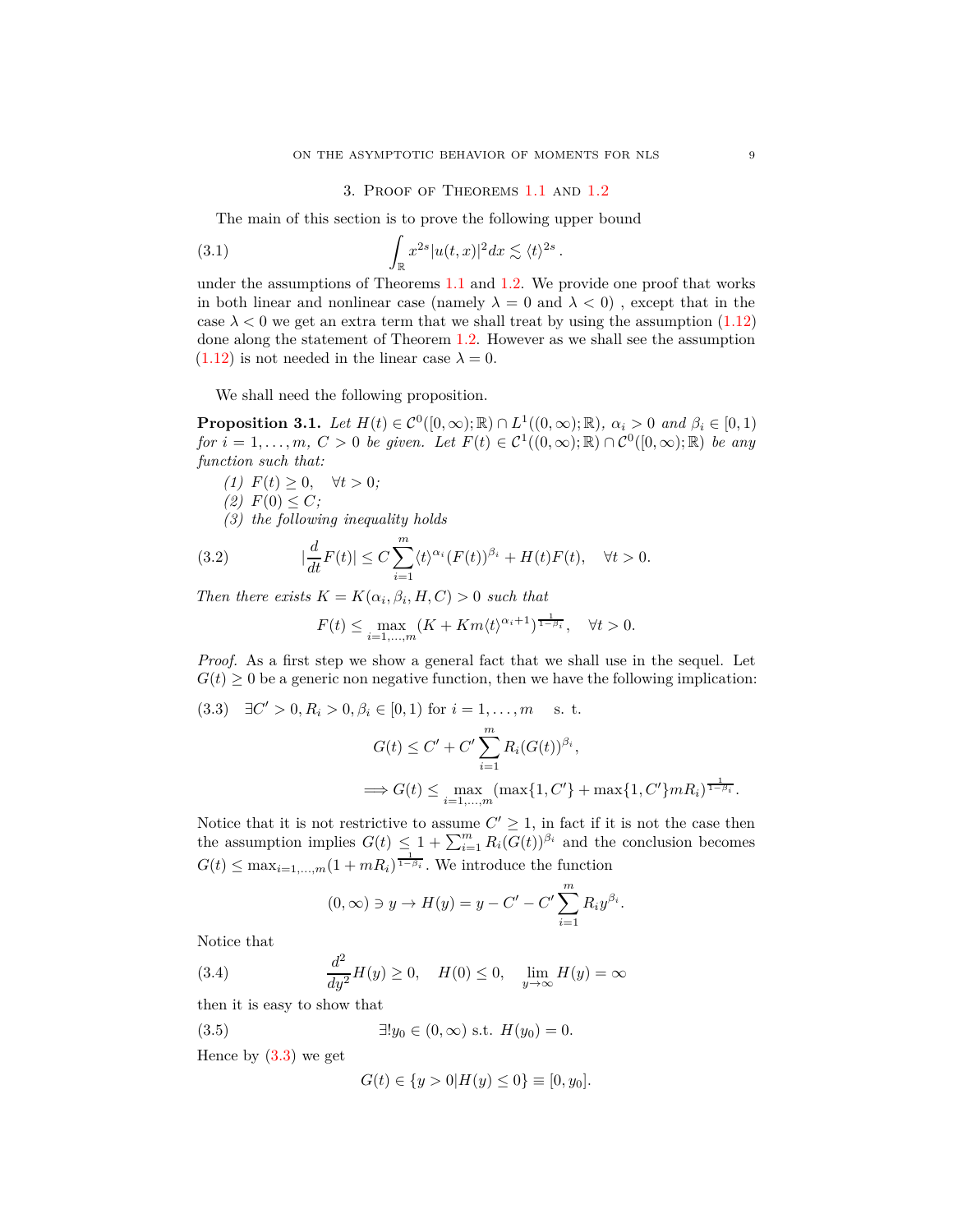We claim that

$$
H(z_0) > 0, \text{ where } z_0 = \max_{i=1,\dots,m} \{ (C' + C'mR_i)^{\frac{1}{1-\beta_i}} \}
$$

and hence  $z_0 > y_0$ , which in turn implies  $G(t) \in (0, z_0)$  and we conclude [\(3.3\)](#page-8-0). In order to show  $H(z_0) > 0$  it is sufficient to notice that if we define

$$
z_{0,i} = (C' + C'mR_i)^{\frac{1}{1-\beta_i}}
$$

then (since we are assuming  $C' \geq 1$ ) by direct inspection

$$
\frac{z_{0,i}}{m} - \frac{C'}{m} - C' R_i z_{0,i}^{\beta_i} > 0.
$$

Moreover the function  $y \to \frac{y}{m} - \frac{C'}{m} - C' R_i y^{\beta_i}$  is increasing in the region where it is positive (it follows from the fact that this function has similar properties to the ones satisfied by  $H(y)$ , see  $(3.4)$  and it implies

$$
\frac{z_0}{m} - \frac{C'}{m} - C' R_i z_0^{\beta_i} > 0, \text{ where } z_0 = \max\{z_{0,i}, i = 1, ..., m\}.
$$

Summarizing we get

<span id="page-9-0"></span>
$$
H(z_0) = z_0 - C' - C' \sum_{i=1}^{m} R_i z_0^{\beta_i} = \sum_{i=1}^{m} \left( \frac{z_0}{m} - \frac{C'}{m} - C' R_i z_0^{\beta_i} \right) > 0.
$$

Next we come back to our original function  $F(t)$ , and we claim that the following inequality occurs:

(3.6) 
$$
\tilde{F}(t) \leq C'' + C'' \sum_{i=1}^{m} \langle t \rangle^{\alpha_i+1} (\tilde{F}(t))^{\beta_i}
$$

with a constant  $C'' = C''(\alpha_i, \beta_i, H, C) > 1$ , where  $\tilde{F}(t) = \sup_{s \in (0,t)} F(s)$ . Once this is established then by [\(3.3\)](#page-8-0), where we choose  $G(t) = \tilde{F}(t)$ , we get

<span id="page-9-1"></span>
$$
\tilde{F}(t) \le \max_{i=1,...,m} (\max\{1, C''\} + \max\{1, C''\} m \langle t \rangle^{\alpha_i+1})^{\frac{1}{1-\beta_i}}
$$

and we conclude. Next we show that  $(3.2)$  implies  $(3.6)$  and the proof will be complete. Since  $H(t) \in L^1((0,\infty);\mathbb{R})$  we can fix  $t_0 > 1$  large enough in such a way that  $\int_{t_0}^{\infty} H(\tau) d\tau < \frac{1}{2}$ , then by [\(3.2\)](#page-8-2)

<span id="page-9-2"></span>
$$
\sup_{s \in [t_0, t]} F(s) \le F(t_0) + C \sum_{i=1}^m (\sup_{s \in [t_0, t]} F(s))^{\beta_i} \int_{t_0}^t \langle \tau \rangle^{\alpha_i} d\tau + \frac{1}{2} (\sup_{s \in [t_0, t]} F(s))
$$

and hence (since we have choosen  $t_0 > 1$  and hence  $\langle \tau \rangle \leq \sqrt{2}\tau$  for  $\tau > t_0$ )

$$
(3.7) \qquad \sup_{s\in[t_0,t]} F(s) \le 2F(t_0) + 2C \sum_{i=1}^m \frac{(\sqrt{2})^{\alpha_i} t^{\alpha_i+1}}{\alpha_i+1} (\sup_{s\in[t_0,t]} F(s))^{\beta_i}, \quad \forall t > t_0.
$$

Notice that since  $H \in L^1(0, \infty)$  we can choose, along with the point  $t_0$  fixed above, other points such that  $t_0 > t_1 > t_2 \cdots > t_k = 0$  such that

(3.8) 
$$
\int_{t_{j+1}}^{t_j} H(\tau) d\tau < \frac{1}{2}, \quad \int_{t_{j+1}}^{t_j} \langle \tau \rangle^{\alpha_i} d\tau < 1.
$$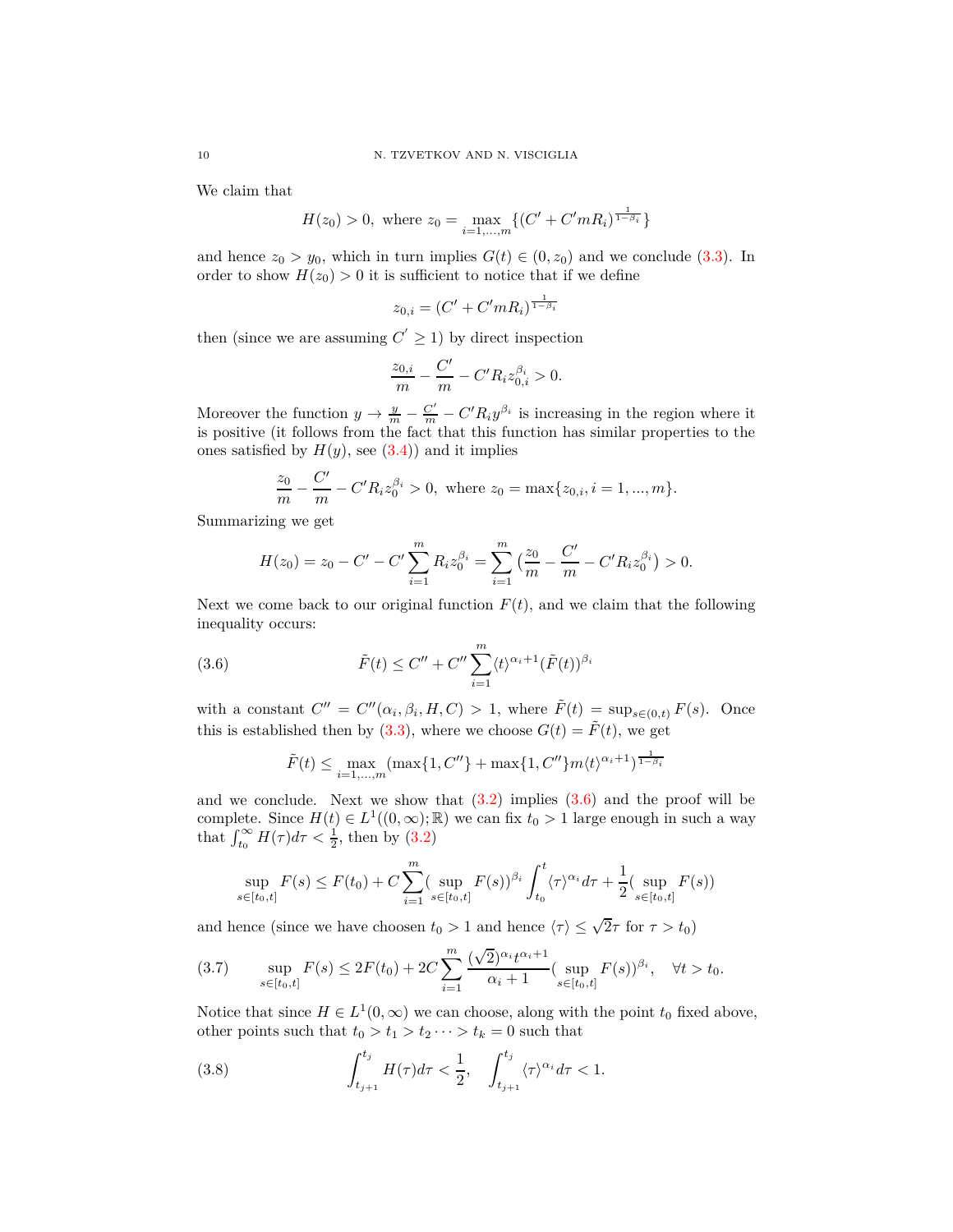Arguing as along the proof of  $(3.7)$  and by using  $(3.8)$  we get:

(3.9) 
$$
\sup_{s \in [t_{j+1}, t]} F(s) \le 2F(t_{j+1}) + 2C \sum_{i=1}^{m} (\sup_{s \in [t_{j+1}, t]} F(s))^{\beta_i}, \quad \forall t \in [t_{j+1}, t_j].
$$

It is now easy to deduce from  $(3.7)$  and  $(3.9)$  that

$$
\sup_{s \in [0,t]} F(s) \le 2k \max_{j=0,\dots,k} F(t_j) + 2Ck \sum_{i=1}^m (1 + \frac{(\sqrt{2})^{\alpha_i} t^{\alpha_i+1}}{\alpha_i+1}) (\sup_{s \in [0,t]} F(s))^{\beta_i}, \quad \forall t > 0
$$

and from this we get [\(3.6\)](#page-9-0), provided that we show  $\max_{j=0,\dots,k} F(t_j) < C''$  where  $C''' = C'''(C, \alpha_i, \beta_i, H) > 0$ . In order to do that we go back to [\(3.9\)](#page-10-0), and notice that by using again [\(3.3\)](#page-8-0), where we choose  $G(t) = G_j(t) = \sup_{s \in [t_{j+1}, t]} f(s)$ , we get

$$
F(t_j) \le G_j(t_j)
$$
  
 
$$
\le \max_{i=1,\dots,m} \left( \max\{1, 2F(t_{j+1}), 2C\} + \max\{1, 2F(t_{j+1}), 2C\}m \right)^{\frac{1}{1-\beta_i}}
$$

and hence  $F(t_j)$  can be controlled by  $F(t_{j+1})$ . If we iterate *k* times this construction we control  $F(t_j)$  by a function of  $F(t_k) = F(0) < C$ .

<span id="page-10-1"></span><span id="page-10-0"></span> $\Box$ 

We shall also need the following proposition to deal with the nonlinear case  $\lambda < 0$ .

**Proposition 3.2.** *Assume*  $V \in L^{\infty}$  *is real valued and*  $\partial_x^j V \in L^{\infty}$  *for*  $j = 1, \ldots, s$ *.* Let  $u(t, x)$  be as in Theorem [1.4,](#page-3-3) then we have

(3.10) 
$$
\sup_{t} ||u(t,x)||_{H^{s}(\mathbb{R})} < \infty.
$$

*Proof.* We estimate the sup for  $t \in (0, \infty)$ , the estimate for  $t \in (-\infty, 0)$  is similar. From now on we shall use without any further comments the equivalence of norms [\(2.1\)](#page-5-5). By the integral formulation of [\(1.8\)](#page-1-0) we get for every  $T \geq 0$ :

$$
||u(t,x)||_{H^{s}(\mathbb{R})} \lesssim ||u(T,x)||_{H^{s}(\mathbb{R})} + ||\int_{T}^{t} e^{i(t-\tau)(\partial_{x}^{2}+V)} (u|u|^{2k}) d\tau||_{H^{s}(\mathbb{R})}
$$
  

$$
\lesssim ||u(T,x)||_{H^{s}(\mathbb{R})} + \int_{T}^{\infty} ||u|u|^{2k} ||_{H^{s}(\mathbb{R})} d\tau
$$
  

$$
\lesssim ||u(T,x)||_{H^{s}(\mathbb{R})} + \sup_{t>T} ||u(t,x)||_{H^{s}(\mathbb{R})} \int_{T}^{\infty} \frac{1}{\langle \tau \rangle^{k}} d\tau
$$

where we have used  $(1.12)$  at the last step. Therefore one can conclude the following estimate  $\sup_{t>T} ||u(t,x)||_{H^s(\mathbb{R})} < \infty$  provided that we choose  $T > 0$  large enough. The proof of [\(3.10\)](#page-10-1) is now straightforward.

<span id="page-10-2"></span> $\Box$ 

*Proof of*  $(3.1)$ *.* Next we shall prove the following generalization of  $(3.1)$ *:* 

(3.11) 
$$
\int_{\mathbb{R}} x^{2s-2h} |\partial_x^h u(t,x)|^2 dx \lesssim \langle t \rangle^{2s-2h}, \quad \forall h = 0,\ldots,s.
$$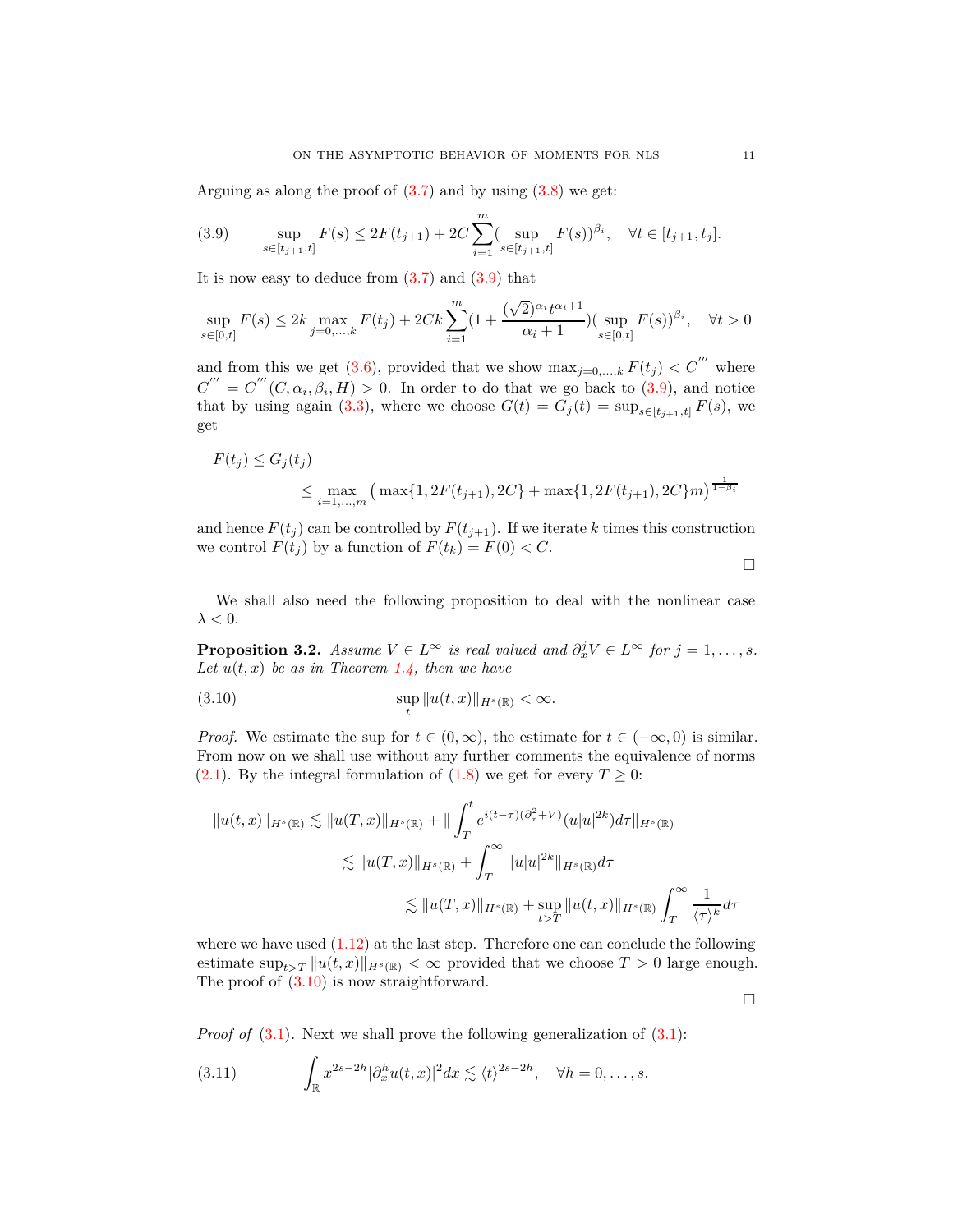We shall work first by induction on *s* and then by backward induction on *h*. Hence we assume that  $(3.11)$  has been established for all  $\bar{s} < s$  and for all  $h = 0, \ldots, \bar{s}$ . Notice that this fact implies

<span id="page-11-0"></span>(3.12) 
$$
\int_{\mathbb{R}} x^{2s-2k} |\partial_x^j u(t,x)|^2 dx \lesssim \langle t \rangle^{2s-2k}, \quad \forall 0 \le j < k \le s.
$$

Based on  $(3.12)$  we shall establish  $(3.11)$ .

For  $h = s$  we have that [\(3.11\)](#page-10-2) follows by  $\sup_t \int |\partial_x^s u(t,x)|^2 dx < \infty$ . This fact follows in the linear case  $(\lambda = 0)$  from the conservation of  $||e^{it(\partial_x^2 + V)}f||_{H_V^s(\mathbb{R})}$  in conjunction with Proposition [2.1.](#page-5-4) In the nonlinear case  $(\lambda < 0)$  it follows by [\(3.10\)](#page-10-1).

**Next we establish** [\(3.11\)](#page-10-2) **for**  $h = 1, \dots, s - 1$ .

We use backward induction on *h*. Assume that  $(3.11)$  has been proved for  $h =$  $\bar{h}, \dots, s$  with  $\bar{h} \geq 2$ , then we prove that it is true for  $h = \bar{h} - 1$ . We point out that in principle it is unclear that the quantity  $\int_{\mathbb{R}} x^{2s-2\bar{h}+2} |\partial_x^{\bar{h}-1} u(t,x)|^2 dx$  is finite. For this reason we introduce a family of cut-off functions and at the end we pass to the limit as  $\epsilon \to 0$  by getting uniform bounds. We define

$$
\varphi_{\epsilon}(x) = \epsilon^{-s + \bar{h}-1} \psi(\epsilon x) \text{ where } \psi(x) = \eta(x) x^{s - \bar{h}+1} \text{ and}
$$

$$
\eta \in C_0^{\infty}(\mathbb{R}), \quad \eta(x) = 1 \quad \forall x \in (-1,1), \quad \eta(x) = 0 \quad \forall |x| > 2.
$$

Next we compute

$$
\frac{d}{dt} \int_{\mathbb{R}} \varphi_{\epsilon}^{2} |\partial_{x}^{\bar{h}-1} u(t,x)|^{2} dx = 2 \text{Re} \int_{\mathbb{R}} \varphi_{\epsilon}^{2} \partial_{x}^{\bar{h}-1} \partial_{t} u(t,x) \partial_{x}^{\bar{h}-1} \bar{u}(t,x) dx
$$

and by using the equation solved by  $u(t, x)$  we have

$$
\cdots = 2\text{Re} \int_{\mathbb{R}} \varphi_{\epsilon}^{2} \partial_{x}^{\bar{h}-1} i \partial_{x}^{2} u(t,x) \partial_{x}^{\bar{h}-1} \bar{u}(t,x) dx
$$
  
+ 2\lambda \text{Re} \int\_{\mathbb{R}} \varphi\_{\epsilon}^{2} \partial\_{x}^{\bar{h}-1} i(u(t,x)|u(t,x)|^{2k}) \partial\_{x}^{\bar{h}-1} \bar{u}(t,x) dx  
+ 2\text{Re} \int\_{\mathbb{R}} \varphi\_{\epsilon}^{2} \partial\_{x}^{\bar{h}-1} i(Vu(t,x)) \partial\_{x}^{\bar{h}-1} \bar{u}(t,x) dx  
= -2\text{Im} \int\_{\mathbb{R}} \varphi\_{\epsilon}^{2} \partial\_{x}^{\bar{h}+1} u(t,x) \partial\_{x}^{\bar{h}-1} \bar{u}(t,x) dx  
- 2\lambda \text{Im} \int\_{\mathbb{R}} \varphi\_{\epsilon}^{2} \partial\_{x}^{\bar{h}-1} (u(t,x)|u(t,x)|^{2k}) \partial\_{x}^{\bar{h}-1} \bar{u}(t,x) dx  
- 2\text{Im} \int\_{\mathbb{R}} \varphi\_{\epsilon}^{2} \partial\_{x}^{\bar{h}-1} (Vu(t,x)) \partial\_{x}^{\bar{h}-1} \bar{u}(t,x) dx = I\_{\epsilon} + II\_{\epsilon} + III\_{\epsilon}.

By integration by parts we get

<span id="page-11-1"></span>
$$
(3.13) \quad |I_{\epsilon}| = 4|\mathrm{Im}\int_{\mathbb{R}}\varphi_{\epsilon}\partial_{x}\varphi_{\epsilon}\partial_{x}^{\bar{h}}u(t,x)\partial_{x}^{\bar{h}-1}\bar{u}(t,x)dx|
$$

$$
\lesssim \sqrt{\int_{\mathbb{R}}\varphi_{\epsilon}^{2}|\partial_{x}^{\bar{h}-1}u(t,x)|^{2}dx}\sqrt{\int_{\mathbb{R}}(\partial_{x}\varphi_{\epsilon})^{2}|\partial_{x}^{\bar{h}}u(t,x)|^{2}dx}.
$$

Notice that

$$
\partial_x \varphi_\epsilon(x) = \epsilon^{-s+\bar{h}} [\partial_x \eta(\epsilon x) (\epsilon x)^{s-\bar{h}+1} + (s-\bar{h}+1) (\epsilon x)^{s-\bar{h}} \eta(\epsilon x)]
$$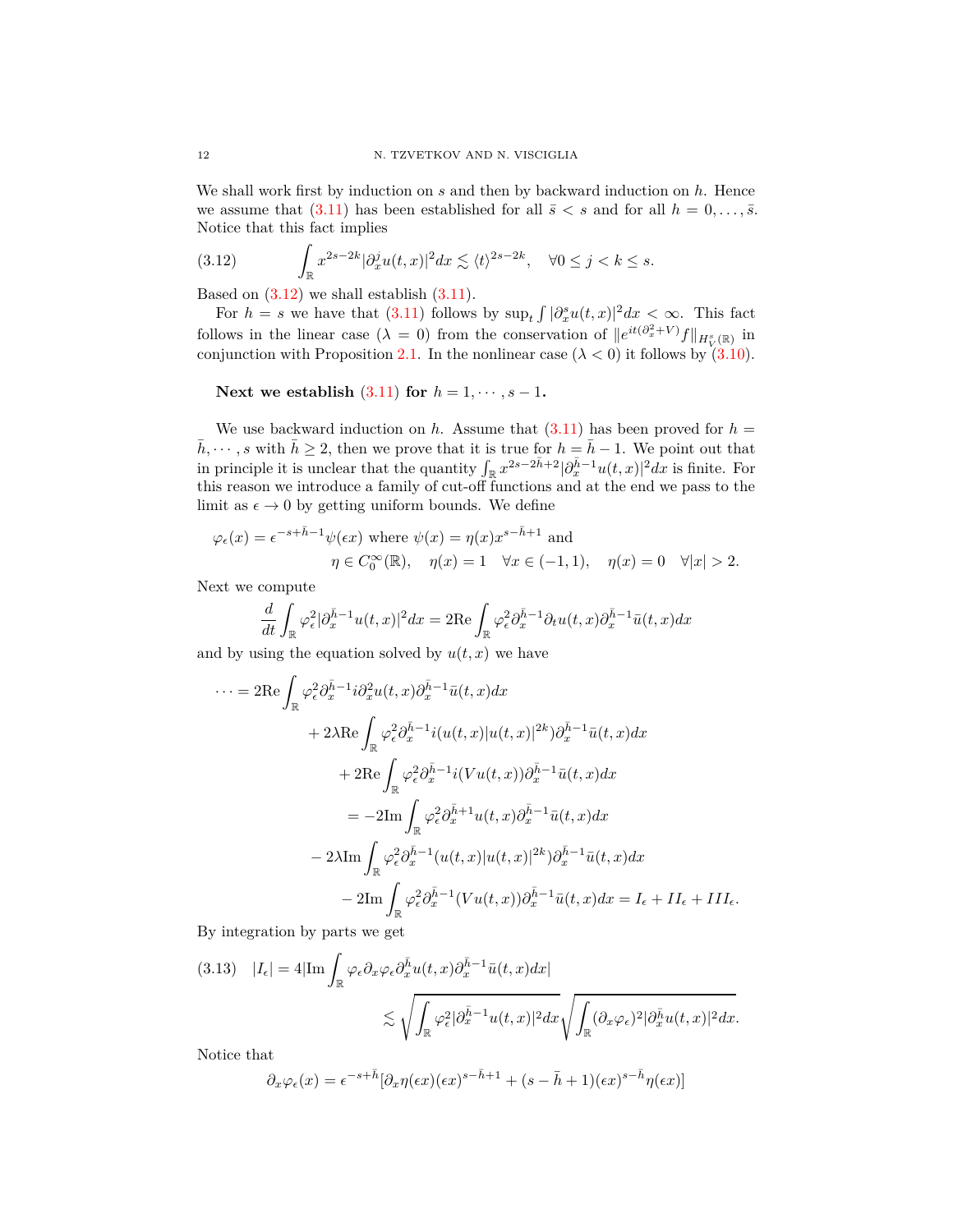and hence, due to the support of  $\eta$ ,  $\partial_x \eta$  we get

$$
|\partial_x \varphi_\epsilon|(x) \lesssim |x|^{s-\bar{h}}.
$$

Then from  $(3.13)$  we get

$$
(3.14) \quad |I_{\epsilon}| \lesssim \sqrt{\int_{\mathbb{R}} \varphi_{\epsilon}^{2} |\partial_{x}^{\bar{h}-1} u(t,x)|^{2} dx} \sqrt{\int_{\mathbb{R}} x^{2s-2\bar{h}} |\partial_{x}^{\bar{h}} u(t,x)|^{2} dx} \lesssim \langle t \rangle^{s-\bar{h}} \sqrt{\int_{\mathbb{R}} \varphi_{\epsilon}^{2} |\partial_{x}^{\bar{h}-1} u(t,x)|^{2} dx},
$$

where we have used the inductive assumption that  $(3.11)$  is true for  $h = \bar{h}$ .

Concerning the estimate of  $II_\epsilon$  notice that

<span id="page-12-0"></span>
$$
(3.15) \quad |II_{\epsilon}| = 2\lambda |\text{Im} \int_{\mathbb{R}} \varphi_{\epsilon}^{2} \partial_{x}^{\bar{h}-1} (u(t)|u(t)|^{2k}) \partial_{x}^{\bar{h}-1} \bar{u}(t) dx|
$$
  

$$
\lesssim ||u(t)||_{L^{\infty}(\mathbb{R})}^{2k} \int_{\mathbb{R}} \varphi_{\epsilon}^{2}(x) |\partial_{x}^{\bar{h}-1} u(t)|^{2} dx
$$
  
+
$$
\sum_{\substack{j_{1},...,j_{2k+1} \in \mathbb{N} \\ \sum_{l=1}^{2k+1} j_{l} = \bar{h}-1}} \sqrt{\int_{\mathbb{R}} \varphi_{\epsilon}^{2} |\partial_{x}^{\bar{h}-1} u(t,x)|^{2} dx} \sqrt{\int_{\mathbb{R}} \varphi_{\epsilon}^{2} |\partial_{x}^{j_{1}} u(t,x)|^{2} dx} \prod_{i=2}^{2k+1} \|\partial_{x}^{j_{i}} u(t,x)\|_{L^{\infty}(\mathbb{R})}.
$$

Moreover by Sobolev embedding  $H^1(\mathbb{R}) \subset L^\infty(\mathbb{R})$  and interpolation we get:

$$
\|\partial_x^{j_i} u(t,x)\|_{L^{\infty}(\mathbb{R})} \lesssim \|u(t,x)\|_{L^{\infty}(\mathbb{R})}^{1-\frac{j_i}{s-1}} \|\partial_x^{s-1} u(t,x)\|_{L^{\infty}(\mathbb{R})}^{\frac{j_i}{s-1}} \lesssim \|u(t,x)\|_{L^{\infty}(\mathbb{R})}^{1-\frac{j_i}{s-1}} \|u(t,x)\|_{H^s(\mathbb{R})}^{\frac{j_i}{s-1}}, \quad \forall i = 2, \ldots, 2k+1.
$$

Hence we get

$$
\prod_{i=2}^{2k+1} \|\partial_x^{j_i} u(t,x)\|_{L^\infty(\mathbb{R})} \lesssim \|u(t,x)\|_{L^\infty(\mathbb{R})}^{2k - \sum_{i=2}^{2k+1} j_i} \lesssim \frac{1}{\langle t \rangle^{1+\gamma}}, \quad \text{ for some } \gamma > 0
$$

where we used (due to the contratint imposed on *j*<sub>*l*</sub>)  $\sum_{i=2}^{2k+1} j_i < \bar{h} - 1 \leq s - 1$ ,  $(1.12)$  and the fact that  $\sup_t \|u(t,x)\|_{H^s(\mathbb{R})} < \infty$ . On the other hand we have by the induction assumption [\(3.12\)](#page-11-0)

$$
\int_{\mathbb{R}} \varphi_{\epsilon}^2 |\partial_x^{j_1} u(t,x)|^2 dx \lesssim \int_{\mathbb{R}} |x|^{2s-2\bar{h}+2} |\partial_x^{j_1} u(t,x)|^2 dx \lesssim \langle t \rangle^{2s-2\bar{h}+2}.
$$

Summarizing, going back to  $(3.15)$  and by recalling again  $(1.12)$ , we get

$$
(3.16)\quad |II_{\epsilon}| \lesssim \langle t \rangle^{-k} \int_{\mathbb{R}} \varphi_{\epsilon}^{2} |\partial_{x}^{\bar{h}-1} u(t,x)|^{2} dx + \langle t \rangle^{s-\bar{h}-\gamma} \sqrt{\int_{\mathbb{R}} \varphi_{\epsilon}^{2} |\partial_{x}^{\bar{h}-1} u(t,x)|^{2} dx}.
$$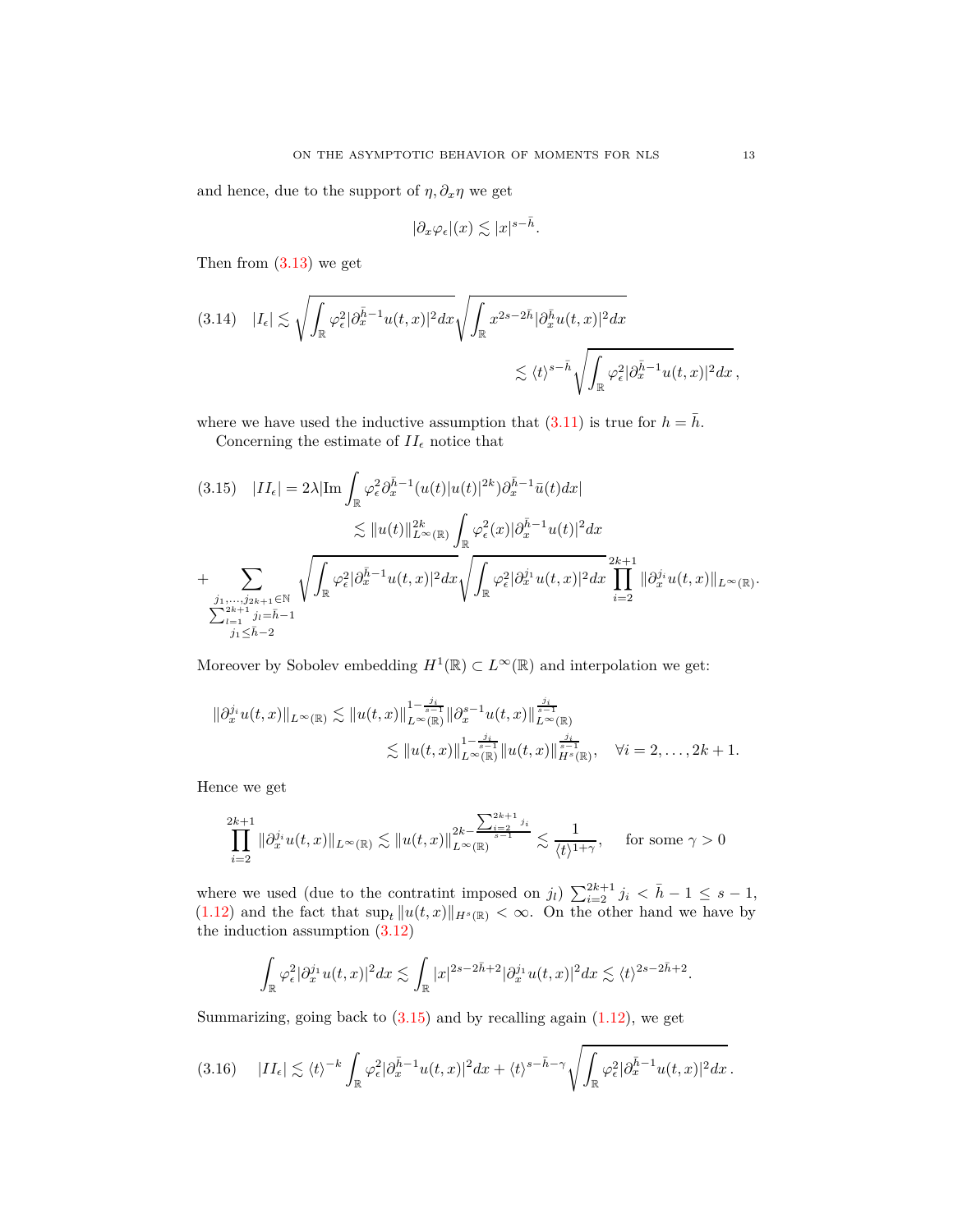Next we estimate  $III_{\epsilon}$ , and we notice that by using the Leibniz we get:

$$
(3.17) \quad |III_{\epsilon}| = 2|\text{Im}\int_{\mathbb{R}}\varphi_{\epsilon}^{2}\partial_{x}^{\bar{h}-1}(Vu(t,x))\partial_{x}^{\bar{h}-1}\bar{u}(t,x)dx|
$$
  

$$
\lesssim \sum_{0\leq j\leq \bar{h}-2}\int_{\mathbb{R}}\varphi_{\epsilon}^{2}|\partial_{x}^{\bar{h}-1-j}V||\partial_{x}^{j}u(t,x)||\partial_{x}^{\bar{h}-1}\bar{u}(t,x)|dx
$$
  

$$
\lesssim \sum_{0\leq j\leq \bar{h}-2}\sqrt{\int_{\mathbb{R}}|\partial_{x}^{\bar{h}-1-j}V|^{2}\varphi_{\epsilon}^{2}|\partial_{x}^{j}u(t,x)|^{2}dx}\sqrt{\int_{\mathbb{R}}\varphi_{\epsilon}^{2}|\partial_{x}^{\bar{h}-1}u(t,x)|^{2}dx}
$$
  

$$
\lesssim \langle t\rangle^{s-\bar{h}}\sqrt{\int_{\mathbb{R}}\varphi_{\epsilon}^{2}|\partial_{x}^{\bar{h}-1}u(t,x)|^{2}dx}
$$

where at the last step we used the inductive assumption  $(3.12)$  in conjunction with the fact that by  $(1.9)$  we have the bound

$$
|\partial_x^{\bar h-1-j}V|^2\varphi^2_\epsilon\lesssim |x|^{2s-2\bar h}.
$$

Summarizing we get

(3.18) 
$$
|\frac{d}{dt}g_{\epsilon}(t)| \lesssim \langle t \rangle^{s-\bar{h}} \sqrt{g_{\epsilon}(t)} + \langle t \rangle^{-k} g_{\epsilon}(t)
$$

where  $g_{\epsilon}(t) = \int_{\mathbb{R}} \varphi_{\epsilon}^{2} |\partial_{x}^{\bar{h}-1} u(t,x)|^{2} dx$  which in turn by Proposition [3.1,](#page-8-4) where we choose  $F(t) = g_{\epsilon}(t)$ , implies

$$
g_{\epsilon}(t) \lesssim \langle t \rangle^{2s - 2\bar{h} + 2}
$$

with a constant uniform w.r.t. to  $\epsilon > 0$  and t. Then we conclude the desired estimate

$$
\int_{\mathbb{R}} x^{2s-2\bar{h}+2} |\partial_x^{\bar{h}-1} u(t,x)|^2 dx \lesssim \langle t \rangle^{2s-2\bar{h}+2}
$$

by passing to the limit as  $\epsilon \to 0$ .

### **Finally we establish**  $(3.11)$  for  $h = 0$ .

Since a priori it is unclear that  $u(t, x) \in \Sigma_s(\mathbb{R})$ , we introduce

$$
\varphi_{\epsilon}(x) = \epsilon^{-s} \psi(\epsilon x) \text{ where } \psi(x) = \eta(x) x^s \text{ and}
$$

$$
\eta \in C_0^{\infty}(\mathbb{R}), \quad \eta(x) = 1 \quad \forall x \in (-1, 1), \quad \eta(x) = 0 \quad \forall |x| > 2
$$

and we compute

$$
\begin{split} \left| \frac{d}{dt} \int_{\mathbb{R}} \varphi_{\epsilon}^{2} |u(t,x)|^{2} dx \right| &= 2|\text{Re} \int \varphi_{\epsilon}^{2} \partial_{t} u(t,x) \bar{u}(t,x) | = 2|\text{Im} \int_{\mathbb{R}} \varphi_{\epsilon}^{2} \partial_{x}^{2} u(t,x) \bar{u}(t,x) dx | \\ &= 4|\text{Im} \int_{\mathbb{R}} \varphi_{\epsilon} \partial_{x} \varphi_{\epsilon} \partial_{x} u(t,x) \bar{u}(t,x) dx | \\ &\leq 4 \sqrt{\int_{\mathbb{R}} \varphi_{\epsilon}^{2} |u(t,x)|^{2} dx} \sqrt{\int_{\mathbb{R}} (\partial_{x} \varphi_{\epsilon})^{2} |\partial_{x} u(t,x)|^{2} dx}. \end{split}
$$

Next notice that

$$
\partial_x \varphi_\epsilon(x) = \epsilon^{-s+1} \partial_x \eta(\epsilon x) (\epsilon x)^s + s \epsilon^{-s+1} \eta(\epsilon x) (\epsilon x)^{s-1}
$$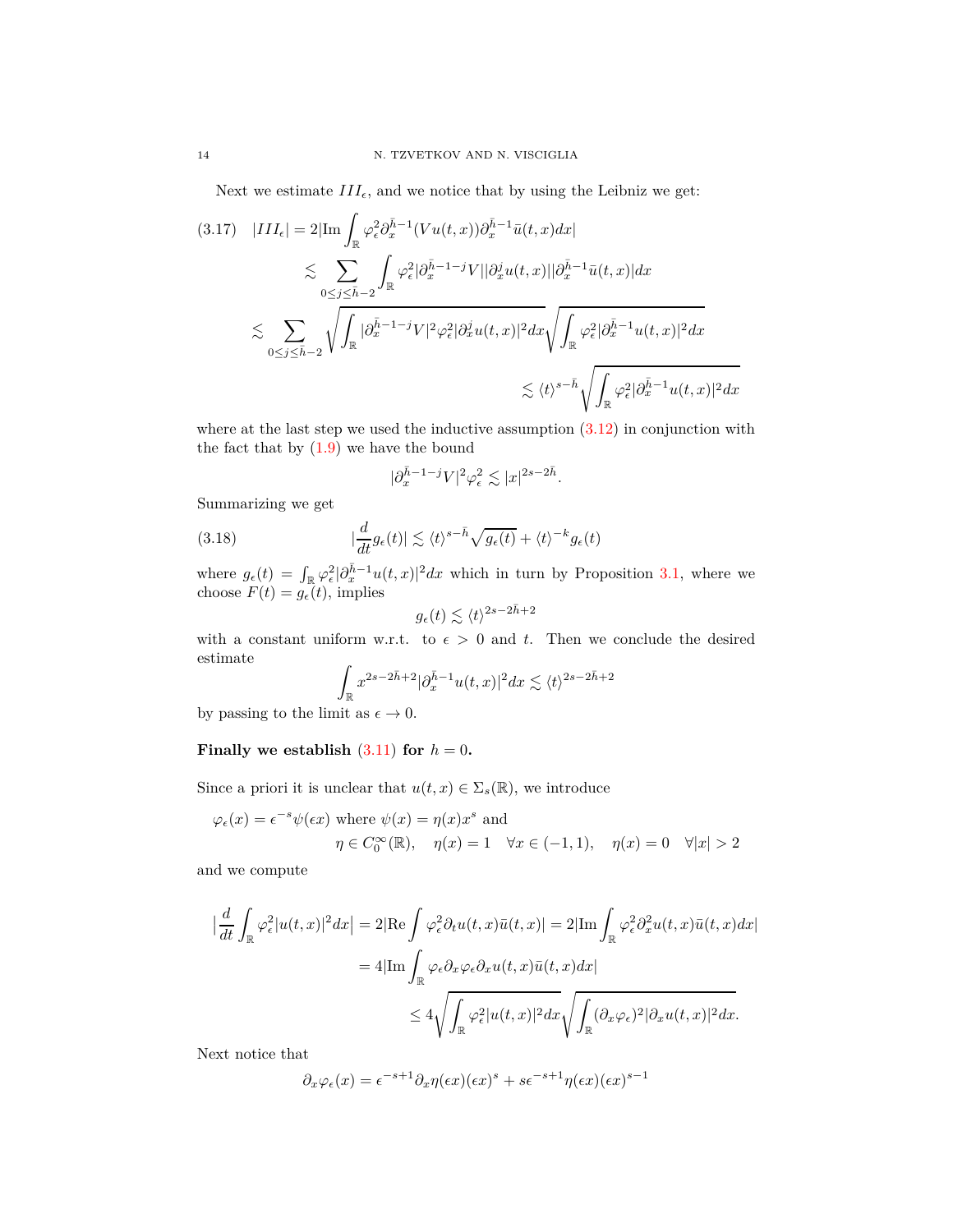and hence due to the properties of  $\eta$  and  $\partial_x \eta$  we get

$$
|\partial_x \varphi_\epsilon(x)| \lesssim |x|^{s-1}
$$

By combining this estimate with the fact that we have established in the previous steps  $(3.11)$  for  $h = 1$ , we get

$$
|\frac{d}{dt}\int_{\mathbb{R}}\varphi_{\epsilon}^{2}|u(t,x)|^{2}dx|\lesssim \langle t\rangle^{s-1}\sqrt{\int_{\mathbb{R}}\varphi_{\epsilon}^{2}|u(t,x)|^{2}dx}.
$$

By Proposition [3.1](#page-8-4) where we choose  $F(t) = g_{\epsilon}(t) = \int_{\mathbb{R}} \varphi_{\epsilon}^2 |u(t,x)|^2 dx$ , we conclude

$$
g_{\epsilon}(t) \lesssim \langle t \rangle^{2s}
$$

for every  $\epsilon > 0$  and *t* with a constant uniform w.r.t.  $\epsilon, t$ . Then by passing to the limit as  $\epsilon \to 0$  we get the desired bound

$$
\int_{\mathbb{R}} x^{2s} |u(t,x)|^2 dx \lesssim \langle t \rangle^{2s}.
$$

4. Proof of Theorem [1.3](#page-3-2)

First notice that by Proposition [2.2](#page-6-1) there exist  $f_{\pm} \in H^s(\mathbb{R})$  such that

(4.1) 
$$
\|e^{it(\partial_x^2 + V)}f - e^{it\partial_x^2} f_{\pm}\|_{H^s(\mathbb{R})} \stackrel{t \to \pm \infty}{\longrightarrow} 0.
$$

The same argument to get  $(1.20)$  in the nonlinear case  $\lambda < 0$  (see section [5](#page-14-0) below), can be adapted to prove in the linear setting

(4.2) 
$$
\lim_{t \to \pm \infty} \int_{\mathbb{R}} \left(\frac{x}{t}\right)^{2s} |e^{it(\partial_x^2 + V)} f|^2 dx = 2^{2s} \int_{\mathbb{R}} \left|\partial_x^s f_{\pm}\right|^2 dx.
$$

<span id="page-14-0"></span>Then we conclude  $(1.18)$  simply by recalling  $(2.8)$ .

## 5. Proof of Theorem [1.4](#page-3-3)

First we prove  $(1.19)$ . Recall that we have already proved (see  $(3.10)$ )

(5.1) 
$$
\sup_{t} \|u(t,x)\|_{H^s(\mathbb{R})} < \infty.
$$

Next notice that by the integral formulation of  $(1.8)$  and by  $(2.1)$  we get

$$
||e^{-it_2(\partial_x^2 + V)}u(t_2, x) - e^{-it_1(\partial_x^2 + V)}u(t_1, x)||_{H^s(\mathbb{R})}
$$
  
\n
$$
= ||\int_{t_1}^{t_2} e^{-i\tau(\partial_x^2 + V)}(u|u|^{2k})d\tau||_{H^s(\mathbb{R})} \lesssim \int_{t_1}^{t_2} ||u|u|^{2k}||_{H^s(\mathbb{R})}d\tau
$$
  
\n
$$
\lesssim \int_{t_1}^{t_2} ||u(\tau, x)||_{H^s(\mathbb{R})} ||u(\tau, x)||_{L^\infty(\mathbb{R})}^{2k}d\tau \lesssim \int_{t_1}^{t_2} \frac{1}{\tau^k}d\tau \stackrel{t_1, t_2 \to \infty}{\longrightarrow} 0.
$$

Hence we deduce by completness that  $\exists \tilde{f}_{\pm} \in H^s(\mathbb{R})$  such that

$$
||u(t,x) - e^{it(\partial_x^2 + V)} \tilde{f}_{\pm}||_{H^s(\mathbb{R})} \stackrel{t \to \pm \infty}{\longrightarrow} 0.
$$

We conclude since by Proposition [2.2](#page-6-1) there exist  $f_{\pm} \in H^s(\mathbb{R})$  such that

$$
\|e^{it(\partial_x^2 + V)}\tilde{f}_{\pm} - e^{it\partial_x^2} f_{\pm}\|_{H^s(\mathbb{R})} \stackrel{t \to \pm \infty}{\longrightarrow} 0.
$$

Next we focus on the proof of  $(1.20)$ . The following proposition will be crucial for our purpose.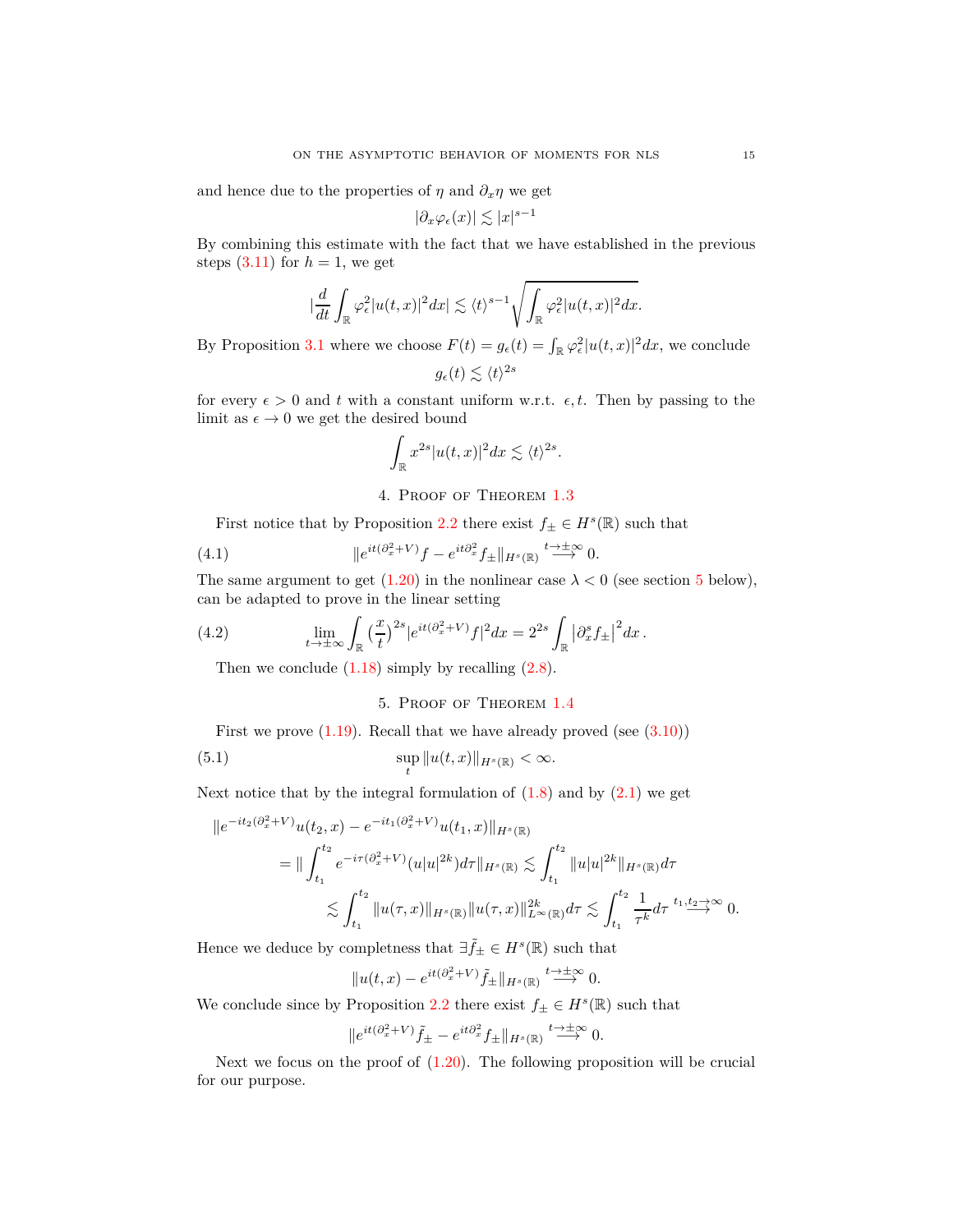<span id="page-15-5"></span><span id="page-15-2"></span>**Proposition 5.1.** *Let*  $u(t, x)$  *be the unique global solution to* [\(1.8\)](#page-1-0) *with*  $f \in \Sigma_s(\mathbb{R})$ *, then*

(5.2) 
$$
\lim_{R \to \infty} (\limsup_{t \to \infty} \int_{|x| > Rt} (\frac{x}{t})^{2s} |u(t,x)|^2 dx) = 0.
$$

*Proof.* As a preliminary fact we notice that

(5.3) 
$$
\left(\limsup_{t\to\infty}\int_{|x|>Rt}|\partial_x^j u(t,x)|^2dx\right)\overset{R\to\infty}{\longrightarrow}0,\quad\forall j=0,\ldots,s.
$$

The proof of this fact follows from

(5.4) 
$$
\|\partial_x^j(u(t,x)) - \frac{e^{i\frac{x^2}{4t}}}{\sqrt{2it}}\mathcal{F}(\partial_x^j f_+)(\frac{x}{2t})\|_{L^2(\mathbb{R})} \stackrel{t \to \infty}{\to} 0
$$

(here  $\mathcal F$  denotes the Fourier transform  $(1.4)$ ) which in turn is a consequence of

<span id="page-15-1"></span><span id="page-15-0"></span>
$$
||u(t,x) - e^{it\partial_x^2} f_+||_{H^s(\mathbb{R})} \stackrel{t \to \infty}{\longrightarrow} 0
$$

and the asymptotic description of free waves  $(1.17)$ . Then from  $(5.4)$  we get

$$
\lim_{t \to \infty} \int_{|x| > Rt} |\partial_x^j u(t, x)|^2 dx = \int_{|x| > \frac{R}{2}} |\mathcal{F}(\partial_x^j f_+)|^2 dx
$$

and hence [\(5.3\)](#page-15-1) follows from

<span id="page-15-3"></span>
$$
\lim_{R \to \infty} \int_{|x| > \frac{R}{2}} |\mathcal{F}(\partial_x^j f_+)|^2 dx = 0.
$$

Next we work by induction on *s* and we show the following fact (that in turn implies the conclusion of Proposition [5.1](#page-15-2) if one takes  $h = 0$ :

(5.5) 
$$
\lim_{R \to \infty} (\limsup_{t \to \infty} \int_{|x| > Rt} \left(\frac{x}{t}\right)^{2s-2h} |\partial_x^h u(t,x)|^2 dx) = 0, \quad \forall h = 0, \dots, s.
$$

Notice that for  $h = s$  the estimate [\(5.5\)](#page-15-3) follows by [\(5.3\)](#page-15-1).

Next we prove [\(5.5\)](#page-15-3), by induction on *s* and by backward induction on *h*, for  $h = 1, \ldots, s$ . Namely we assume

(5.6) 
$$
\lim_{R \to \infty} (\limsup_{t \to \infty} \int_{|x| > Rt} (\frac{x}{t})^{2s-2k} |\partial_x^j u(t, x)|^2 dx) = 0, \quad \forall 0 \le j < k \le s
$$

<span id="page-15-4"></span>and

(5.7) 
$$
\lim_{R \to \infty} (\limsup_{t \to \infty} \int_{|x| > Rt} \left(\frac{x}{t}\right)^{2s - 2\bar{h}} |\partial_x^{\bar{h}} u(t, x)|^2 dx) = 0
$$

for some  $\bar{h} \in \{2, \ldots, s\}$ . Then we prove [\(5.5\)](#page-15-3) for  $h = \bar{h} - 1$ . Notice that we have the following elementary identity for any smooth function

$$
\int_{\mathbb{R}} x^{2s-2\bar{h}+2} |\partial_x^{\bar{h}-1} v(x)|^2 dx = -\int_{\mathbb{R}} x^{2s-2\bar{h}+2} \partial_x^{\bar{h}} v(x) \partial_x^{\bar{h}-2} \bar{v}(x) dx \n- (2s-2\bar{h}+2) \int_{\mathbb{R}} x^{2s-2\bar{h}+1} \partial_x^{\bar{h}-1} v(x) \partial_x^{\bar{h}-2} \bar{v}(x) dx
$$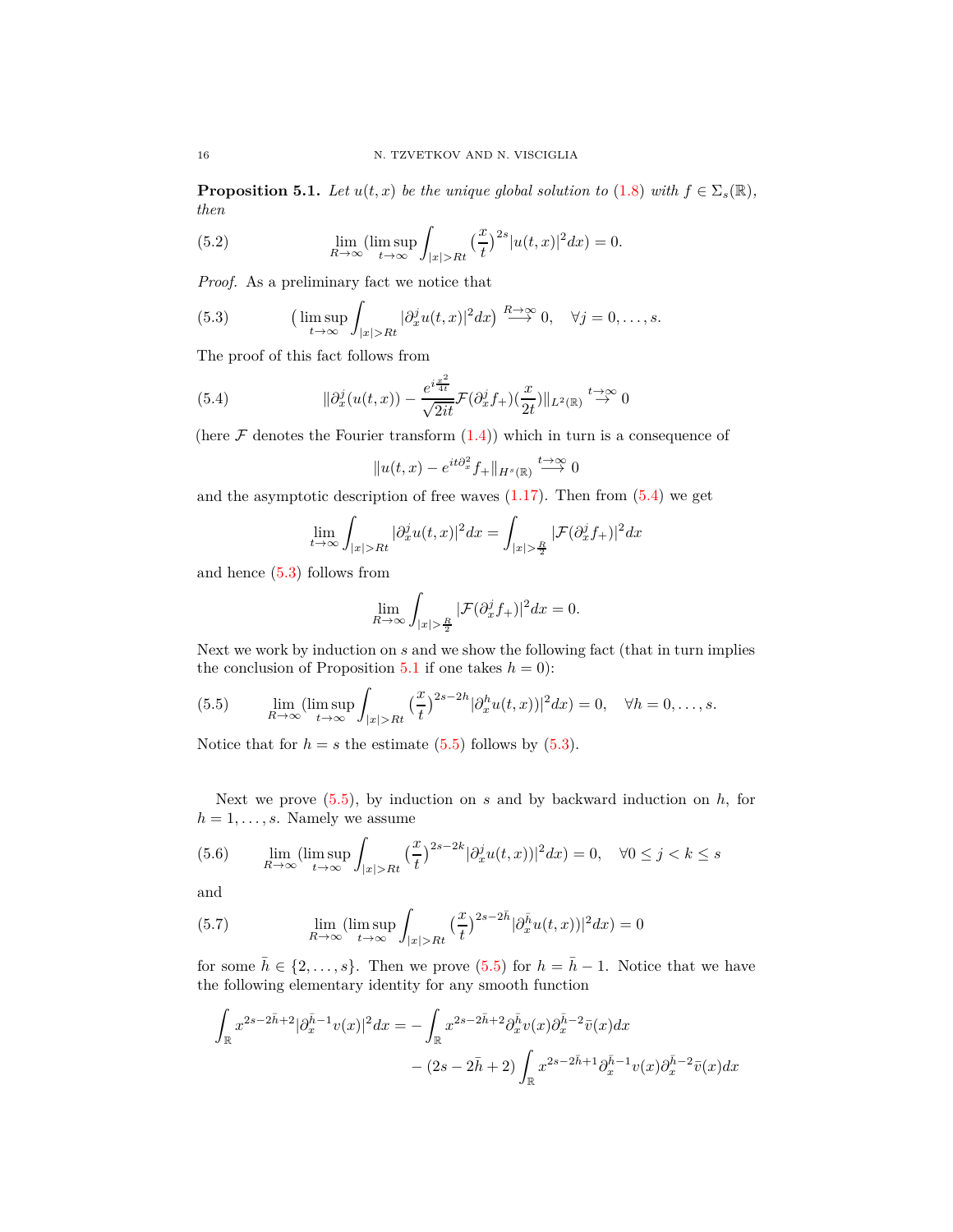which implies

$$
\int_{\mathbb{R}} x^{2s-2\bar{h}+2} |\partial_x^{\bar{h}-1} v(x)|^2 dx \lesssim \sqrt{\int_{\mathbb{R}} x^{2s-2\bar{h}} |\partial_x^{\bar{h}} v(x)|^2 dx} \sqrt{\int_{\mathbb{R}} x^{2s-2\bar{h}+4} |\partial_x^{\bar{h}-2} v(x)|^2 dx} \n+ \sqrt{\int_{\mathbb{R}} x^{2s-2\bar{h}} |\partial_x^{\bar{h}-1} v(x)|^2 dx} \sqrt{\int_{\mathbb{R}} x^{2s-2\bar{h}+2} |\partial_x^{\bar{h}-2} v(x)|^2 dx}.
$$

and hence for every  $t > 0$ 

<span id="page-16-2"></span>
$$
(5.8) \quad \int_{\mathbb{R}} \left(\frac{x}{t}\right)^{2s-2\bar{h}+2} |\partial_x^{\bar{h}-1}v(x)|^2 dx
$$
  

$$
\lesssim \sqrt{\int_{\mathbb{R}} \left(\frac{x}{t}\right)^{2s-2\bar{h}} |\partial_x^{\bar{h}}v(x)|^2 dx} \sqrt{\int_{\mathbb{R}} \left(\frac{x}{t}\right)^{2s-2\bar{h}+4} |\partial_x^{\bar{h}-2}v(x)|^2 dx}
$$
  

$$
+ \frac{1}{t} \sqrt{\int_{\mathbb{R}} \left(\frac{x}{t}\right)^{2s-2\bar{h}} |\partial_x^{\bar{h}-1}v(x)|^2 dx} \sqrt{\int_{\mathbb{R}} \left(\frac{x}{t}\right)^{2s-2\bar{h}+2} |\partial_x^{\bar{h}-2}v(x)|^2 dx}.
$$

Next introduce a cut-off function  $\varphi \in C^{\infty}(\mathbb{R})$  such that

$$
\varphi(x) = 0 \quad \forall |x| < \frac{1}{2}, \quad \varphi(x) = 1 \quad \forall |x| > 1
$$

and define

<span id="page-16-0"></span>
$$
\varphi_R(t,x) = \varphi(\frac{x}{Rt}).
$$

We claim that for every fixed  $R > 0$ 

(5.9) 
$$
\int_{\mathbb{R}} x^{2s-2k} |\partial_x^j(\varphi_R(t,x)u(t,x))|^2 dx \lesssim \langle t \rangle^{2s-2k}, \quad \forall 0 \le j \le k \le s
$$

<span id="page-16-1"></span>and also

(5.10) 
$$
\lim_{R \to \infty} (\limsup_{t \to \infty} \int_{\mathbb{R}} \left(\frac{x}{t}\right)^{2s-2\bar{h}} |\partial_x^{\bar{h}}(\varphi_R(t,x)u(t,x))|^2 dx) = 0.
$$

Once  $(5.9)$  and  $(5.10)$  are established then we get from  $(5.8)$ , where we choose  $v(x) = \varphi_R(t, x)u(t, x),$ 

(5.11) 
$$
\lim_{R \to \infty} (\limsup_{t \to \infty} \int_{\mathbb{R}} \left(\frac{x}{t}\right)^{2s-2\bar{h}+2} |\partial_x^{\bar{h}-1}(\varphi_R(t,x)u(t,x))|^2 dx) = 0.
$$

Next notice that

<span id="page-16-4"></span>
$$
\lim_{t \to \infty} \|\partial_x^{\bar{h}-1-j} \varphi_R(t,x)\|_{L^\infty(\mathbb{R})} = 0, \quad \forall j = 0, \dots, \bar{h}-2
$$

and by [\(3.11\)](#page-10-2)

$$
\int_{\mathbb{R}} x^{2s-2\bar{h}+2} |\partial_x^j u(t,x))|^2 dx \lesssim \langle t \rangle^{2s-2\bar{h}+2}
$$

and hence

<span id="page-16-3"></span>(5.12) 
$$
\limsup_{t \to \infty} \int_{\mathbb{R}} \left(\frac{x}{t}\right)^{2s-2\bar{h}+2} |\partial_x^{\bar{h}-1-j} \varphi_R(t,x) \partial_x^j u(t,x)|^2 dx = 0,
$$
  

$$
\forall j = 0, \dots, \bar{h} - 2
$$

By using [\(5.12\)](#page-16-3) and the Leibnitz rule to compute  $\partial_x^{\bar{h}-1}(\varphi_R(t,x)u(t,x))$  we get  $\limsup_{t\to\infty}\int_{\mathbb{R}}\big(\frac{x}{t}\big)^{2s-2\bar{h}+2}\big(|\varphi_R(t,x)|^2|\partial_x^{\bar{h}-1}u(t,x)|^2-|\partial_x^{\bar{h}-1}(\varphi_R(t,x)u(t,x))|^2)\big)dx=0.$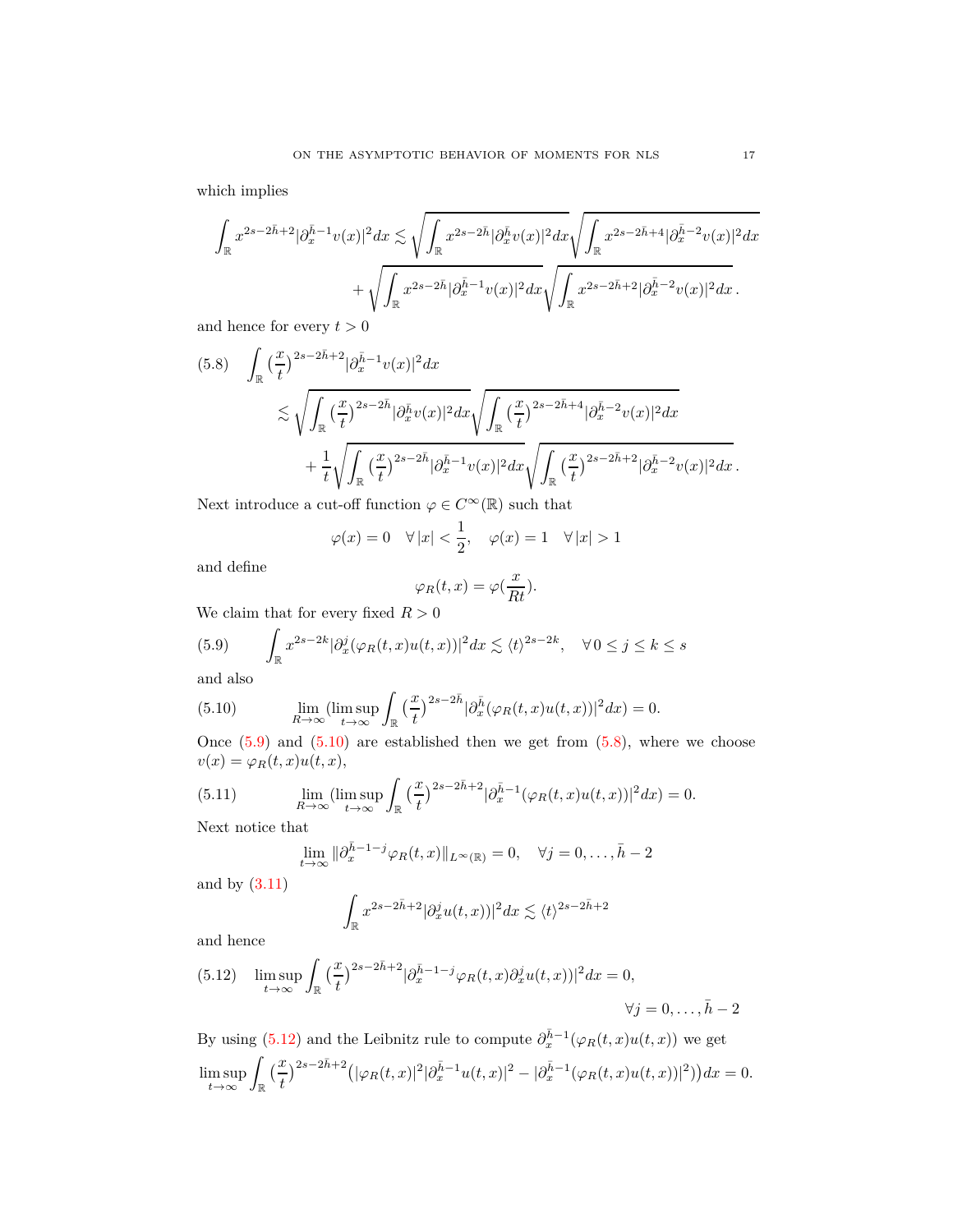Hence by  $(5.11)$  we get

$$
\lim_{R \to \infty} \left( \limsup_{t \to \infty} \int_{\mathbb{R}} \left( \frac{x}{t} \right)^{2s - 2\bar{h} + 2} |\varphi_R(t, x)|^2 |\partial_x^{\bar{h} - 1} u(t, x)|^2 dx \right) = 0
$$

and due to the cut-off property of  $\varphi$  it implies

$$
\lim_{R \to \infty} \left( \limsup_{t \to \infty} \int_{|x| > Rt} \left(\frac{x}{t}\right)^{2s - 2\bar{h} + 2} |\partial_x^{\bar{h} - 1} u(t, x)|^2 dx \right) = 0.
$$

Concerning the proof of [\(5.9\)](#page-16-0) it follows, once the Leibniz rule is used to compute the derivative of a product, by  $(3.11)$ . For the proof of  $(5.10)$  notice that again by the Leibnitz rule and the fact that

$$
\lim_{t \to \infty} \|\partial_x^{\bar{h}-j} \varphi_R(t,x)\|_{L^\infty(\mathbb{R})} = 0, \quad \forall j = 0, \dots, \bar{h} - 1,
$$

we get

$$
\limsup_{t \to \infty} \int_{\mathbb{R}} \left(\frac{x}{t}\right)^{2s-2\bar{h}} \left( |\varphi_R(t,x)|^2 |\partial_x^{\bar{h}} u(t,x)|^2 - |\partial_x^{\bar{h}} (\varphi_R(t,x)u(t,x))|^2 \right) \right) dx = 0.
$$

We conclude the proof of  $(5.10)$  since due to the cut-off property of  $\varphi$  we get

$$
\lim_{R \to \infty} \left( \limsup_{t \to \infty} \int_{\mathbb{R}} \left( \frac{x}{t} \right)^{2s - 2\bar{h}} \left( |\varphi_R(t, x)|^2 |\partial_x^{\bar{h}} u(t, x)|^2 dx \right) \right)
$$
\n
$$
\leq \lim_{R \to \infty} \left( \limsup_{t \to \infty} \int_{2|x| > Rt} \left( \frac{x}{t} \right)^{2s - 2\bar{h}} |\partial_x^{\bar{h}} u(t, x)|^2 dx \right) = 0
$$

where at the last step we have used the inductive assumption  $(5.7)$ .

The last step is the proof of  $(5.5)$  for  $h = 0$  provided that it is known for  $h = 1$ (this fact in turn has been established above).

Then we shall prove the following equivalent version of  $(5.5)$  for  $h = 0$ :

(5.13) 
$$
\forall \epsilon > 0 \ \exists \tilde{R}_{\epsilon} > 0, \tilde{t}_{\epsilon} > 0 \ \text{s.t.}
$$

$$
\int_{|x| > \tilde{R}_{\epsilon}t} |x|^{2s} |u(t, x)|^{2} \lesssim \epsilon t^{2s}, \quad \forall t > \tilde{t}_{\epsilon}
$$

by using the fact (this is an equivalent version of  $(5.5)$  for  $h = 1$ )

<span id="page-17-0"></span>(5.14) 
$$
\forall \epsilon > 0 \ \exists R_{\epsilon} > 0, t_{\epsilon} > 0 \ \text{s.t.}
$$

$$
\int_{|x| > R_{\epsilon}t} |x|^{2s-2} |\partial_x u(t, x)|^2 \lesssim \epsilon t^{2s-2}, \quad \forall t > t_{\epsilon}.
$$

We introduce a function  $\varphi \in C^{\infty}(\mathbb{R})$  such that

$$
\varphi(x) = 0 \quad \forall |x| < 1, \quad \varphi(x) = 1 \quad \forall |x| > 2
$$

and the corresponding rescaled function  $\varphi_M(x) = \varphi\left(\frac{x}{M}\right)$ . By direct computation we get

$$
\frac{d}{dt} \int_{\mathbb{R}} \varphi_M(x) x^{2s} |u(t,x)|^2 dx = 2\text{Im} \int_{\mathbb{R}} \partial_x(\varphi_M(x) x^{2s}) \bar{u} \partial_x u dx
$$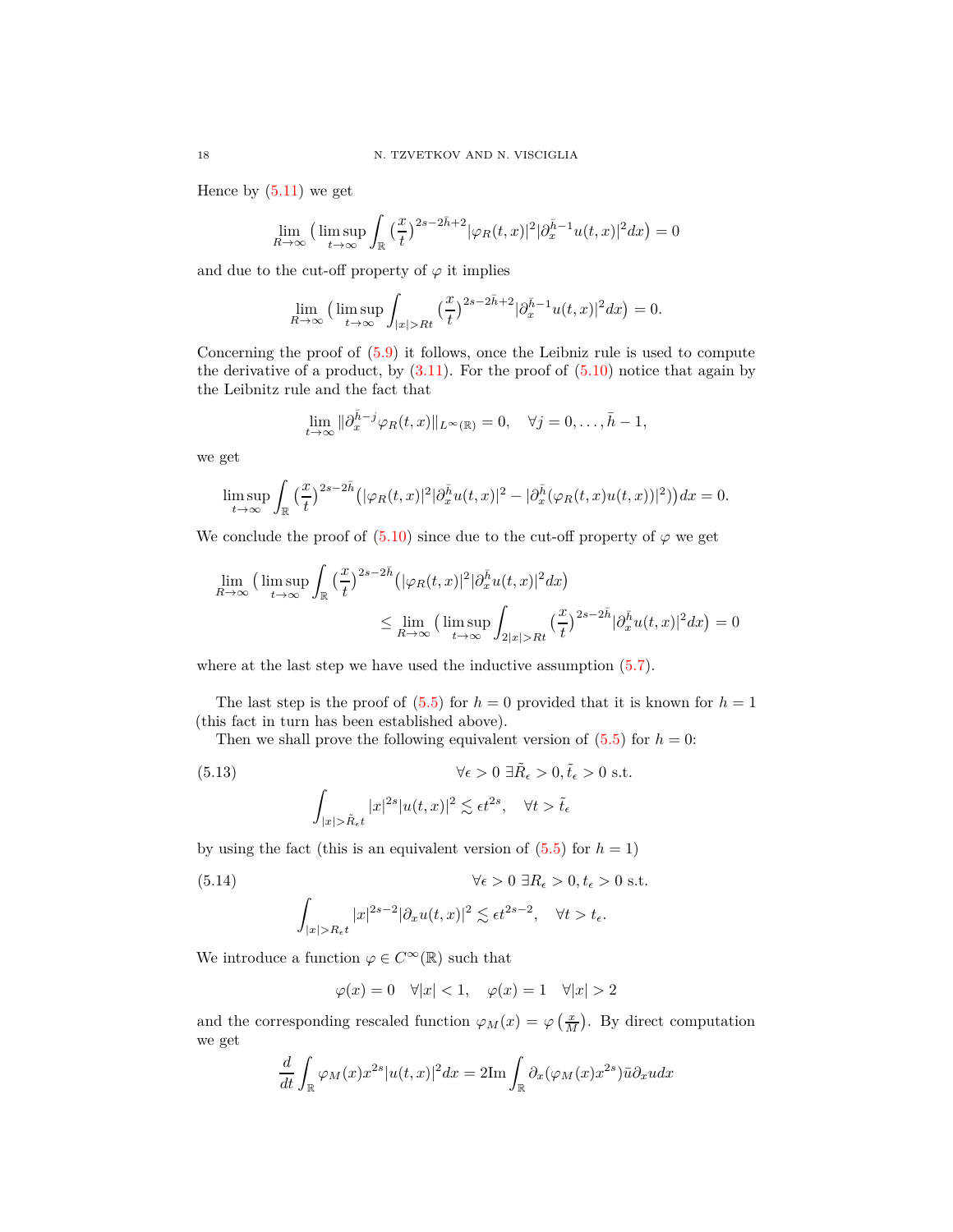and hence

$$
\left|\frac{d}{dt}\int_{\mathbb{R}}\varphi_M(x)x^{2s}|u(t,x)|^2dx\right|\lesssim \frac{1}{M}\int_M^{2M}x^{2s}|\bar{u}(t,x)||\partial_xu(t,x)|dx
$$
  
+
$$
\int_M^{\infty}|x|^{2s-1}|\bar{u}(t,x)||\partial_xu(t,x)|dx\lesssim \int_M^{\infty}|x|^{2s-1}|\bar{u}(t,x)||\partial_xu(t,x)|dx.
$$

As a consequence we get

$$
\int_{\mathbb{R}} \varphi_M(x) x^{2s} |u(t,x)|^2 dx \lesssim \int_{\mathbb{R}} \varphi_M(x) x^{2s} |u(\bar{t},x)|^2 dx \n+ \int_{\bar{t}}^t \sqrt{\left(\int_M^\infty x^{2s-2} |\partial_x u(\tau,x)|^2 dx\right)} \sqrt{\left(\int_{\mathbb{R}} x^{2s} |u(\tau,x)|^2 dx\right)} d\tau, \quad \forall t > \bar{t}.
$$

Next we fix  $\bar{t} = t_{\epsilon}$  and  $M = R_{\epsilon}t$  (where  $t_{\epsilon}, R_{\epsilon}$  are given by [\(5.14\)](#page-17-0)), then by [\(5.14\)](#page-17-0) and the upper bound  $(3.1)$  we get

$$
\int_{|x|>R_{\epsilon}t} x^{2s} |u(t,x)|^2 dx \lesssim \int_{\mathbb{R}} x^{2s} |u(t_{\epsilon},x)|^2 dx + \epsilon \int_{t_{\epsilon}}^t \tau^{2s-1} d\tau
$$

which implies

<span id="page-18-0"></span>
$$
\int_{|x|>R_{\epsilon}t}x^{2s}|u(t,x)|^2dx\lesssim \int_{\mathbb{R}}x^{2s}|u(t_{\epsilon},x)|^2dx+\epsilon t^{2s}-\epsilon t_{\epsilon}^{2s}.
$$

We conclude provided that we multiply the previous inequality by  $t^{-2s}$  and we take  $t \gg t_{\epsilon}$ .

We can now conclude the proof of  $(1.20)$ . Fix  $\epsilon > 0$ . Then thanks to  $(5.2)$ , we have that there exists  $t_{\epsilon}, R_{\epsilon} > 0$  such that

(5.15) 
$$
\int_{|x|>R_{\epsilon t}} \left(\frac{x}{t}\right)^{2s} |u(t,x)|^2 dx < \frac{\epsilon}{4}, \quad \forall t > t_{\epsilon}
$$

<span id="page-18-1"></span>and also

(5.16) 
$$
2^{2s} \left| \int_{|x| < R_{\epsilon}} |x|^{2s} |\hat{f}_+(x)|^2 dx - \int_{\mathbb{R}} |\partial_x^s f_+(x)|^2 dx \right| < \frac{\epsilon}{2}.
$$

Notice that by combining  $(1.19)$  and  $(1.17)$  we get

$$
\begin{split}\n\left\| \left( \frac{x}{t} \right)^s \left( u(t, x) - \frac{e^{i\frac{x^2}{4t}}}{\sqrt{2it}} \hat{f}_+(\frac{x}{2t}) \right) \right\|_{L^2(|x| < R_\epsilon t)} \\
&\leq \left\| \left( \frac{x}{t} \right)^s \left( u(t, x) - e^{it\partial_x^2} f_+ \right) \right\|_{L^2(|x| < R_\epsilon t)} \\
&\quad + \left\| \left( \frac{x}{t} \right)^s \left( e^{it\partial_x^2} f_+ - \frac{e^{i\frac{x^2}{4t}}}{\sqrt{2it}} \hat{f}_+(\frac{x}{2t}) \right) \right\|_{L^2(|x| < R_\epsilon t)} \\
&\leq R_\epsilon^s \left\| u(t, x) - e^{it\partial_x^2} f_+ \right\|_{L^2(\mathbb{R})} + R_\epsilon^s \left\| e^{it\partial_x^2} f_+ - \frac{e^{i\frac{x^2}{4t}}}{\sqrt{2it}} \hat{f}_+(\frac{x}{2t}) \right\|_{L^2(\mathbb{R})} \xrightarrow{t \to \infty} 0.\n\end{split}
$$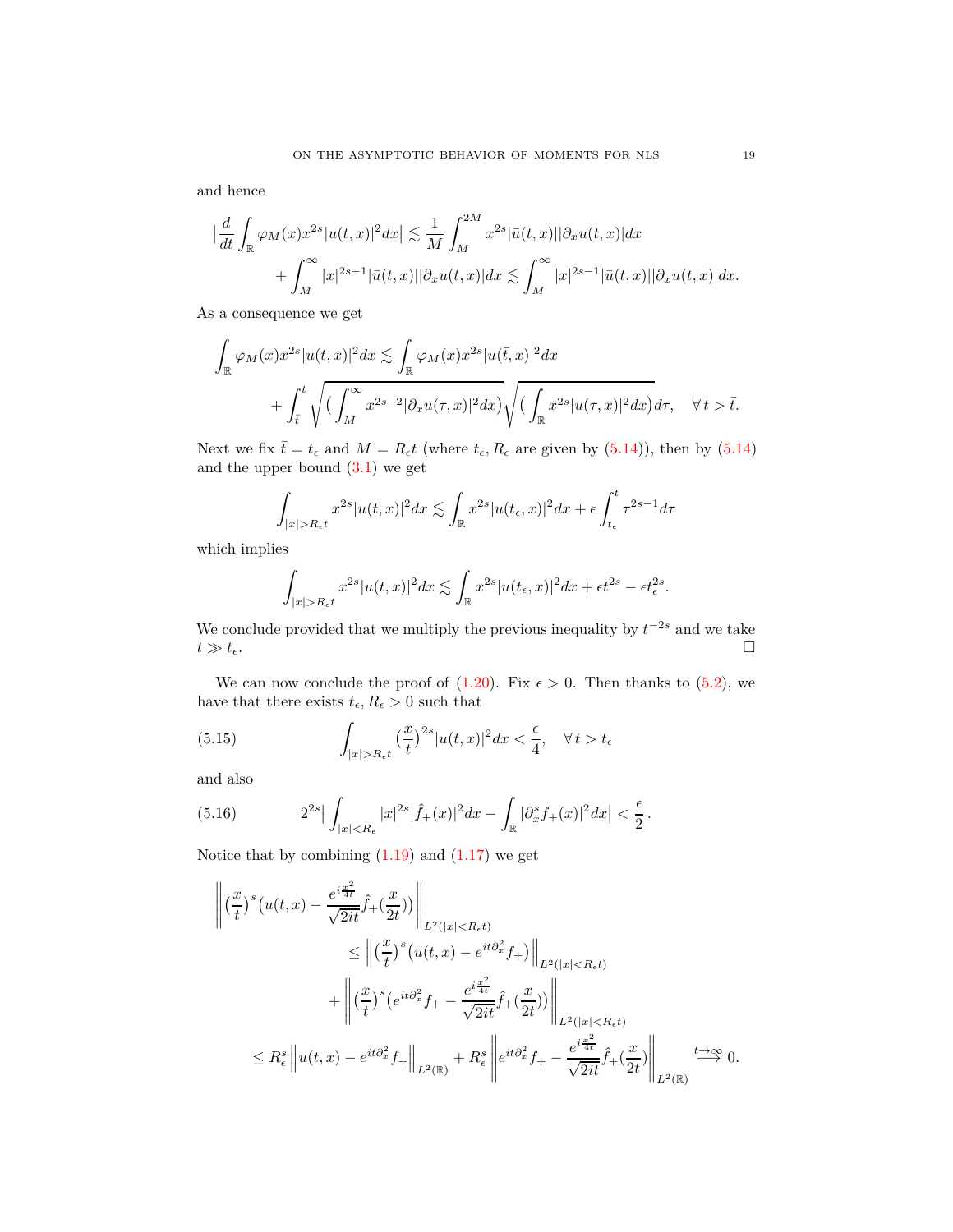Summarizing we get

$$
\left\| \left(\frac{x}{t}\right)^s \left(u(t,x) - \frac{e^{i\frac{x^2}{4t}}}{\sqrt{2it}}\hat{f}_+(\frac{x}{2t})\right) \right\|_{L^2(|x| < R_\epsilon t)} \xrightarrow{t \to \infty} 0.
$$

Therefore, thanks to [\(5.15\)](#page-18-0), we obtain that there exists  $\tilde{t}_{\epsilon} \geq t_{\epsilon}$  such that for  $t > \tilde{t}_{\epsilon}$ ,

$$
\Big|\int_{\mathbb{R}}\big(\frac{x}{t}\big)^{2s}|u(t,x)|^2dx-\int_{|x|
$$

By a change of variable we have

(5.17) 
$$
\int_{|x|
$$

Therefore coming back to  $(5.16)$ , we get

$$
\Big|\int_{|x|
$$

and therefore, we finally obtain that for  $t > \tilde{t}_\epsilon$ ,

$$
\Big|\int_{\mathbb{R}}\left(\frac{x}{t}\right)^{2s}|u(t,x)|^2dx-2^{2s}\int_{\mathbb{R}}|\partial_x^sf_+(x)|^2dx\Big|<\epsilon.
$$

#### **REFERENCES**

- <span id="page-19-7"></span>[1] S. Agmon, *Spectral properties of Schrödinger operators and scattering theory*, Ann. Scuola Norm. Sup. Pisa Cl. Sci. (4), 2, (1975), n. 2, 151–218
- <span id="page-19-12"></span>[2] V. Banica, N. Visciglia, *Scattering for NLS with a delta potential*, J. Differential Equations, 260, (2016), n. 5, 4410–4439.
- <span id="page-19-3"></span>[3] R. Carles, *Nonlinear Schrödinger equation with time dependent potential*, Commun. Math. Sci., 9, (2011), n. 4, 937–964.
- <span id="page-19-6"></span>[4] T. Cazenave *Semilinear Schrödinger equations*, Courant Lecture Notes in Mathematics, 10, New York University, Courant Institute of Mathematical Sciences, New York; American Mathematical Society, Providence, RI, 2003
- <span id="page-19-4"></span>[5] S. Cuccagna, V. Georgiev, N. Visciglia, *Decay and scattering of small solutions of pure power NLS in* R *with p >* 3 *and with a potential*, Comm. Pure Appl. Math., 67, (2014) n. 6, 957–981.
- <span id="page-19-0"></span>[6] M. Duerinckx, A. Gloria, C. Shirley *Approximate normal forms via Floquet-Bloch theory. Part 1: Nehorošev stability for linear waves in quasiperiodic media*, arXiv:1809.07106
- [7] B. Dodson, *Global well-posedness and scattering for the defocusing, L*<sup>2</sup> *critical, nonlinear Schrödinger equation when d* = 1, Amer. J. Math., 138, (2016) n. 2, 531–569.
- <span id="page-19-9"></span>[8] J. D. Dollard, *Quantum-mechanical scattering theory for short-range and Coulomb interactions*, Rocky Mountain J. Math., 1, (1971), n. 1, 5–88.
- <span id="page-19-1"></span>[9] A. Elgart, B. Schlein, *Adiabatic charge transport and the Kubo formula for Landau-type Hamiltonians*, Comm. Pure Appl. Math., 57, (2004), n. 5, 590–615.
- <span id="page-19-8"></span>[10] V. Enss, *Asymptotic completeness for quantum mechanical potential scattering. I. Short range potentials*, Comm. Math. Phys., 61, (1978), n. 3, 285–291
- <span id="page-19-13"></span>[11] L. Forcella, N. Visciglia, *Double scattering channels for 1D NLS in the energy space and its generalization to higher dimensions*, J. Differential Equations, 264, (2018), n. 2, 929–958.
- <span id="page-19-5"></span>[12] J. Ginibre, G. Velo, *On a class of nonlinear Schrödinger equations. II. Scattering theory, general case*, J. Functional Analysis, 32, (1979), n. 1, 33–71.
- <span id="page-19-14"></span>[13] D. Lafontaine, *Scattering for NLS with a potential on the line*, Asymptot. Anal., 100, (2016), n. 1-2, 21–39.
- <span id="page-19-10"></span>[14] K. Nakanishi, *Energy scattering for nonlinear Klein-Gordon and Schrödinger equations in spatial dimensions* 1 *and* 2, J. Funct. Anal., 169, (1999), n. 1, 201–225.
- <span id="page-19-11"></span>[15] F. Planchon, L. Vega, *Bilinear virial identities and applications*, Ann. Sci. Éc. Norm. Supér. (4), 42, (2009), n.2, 261–290.
- <span id="page-19-2"></span>[16] C. Radin, B. Simon, *Invariant domains for the time-dependent Schrödinger equation*, J. Differential Equations, 29, (1978), n. 2, 289–296.